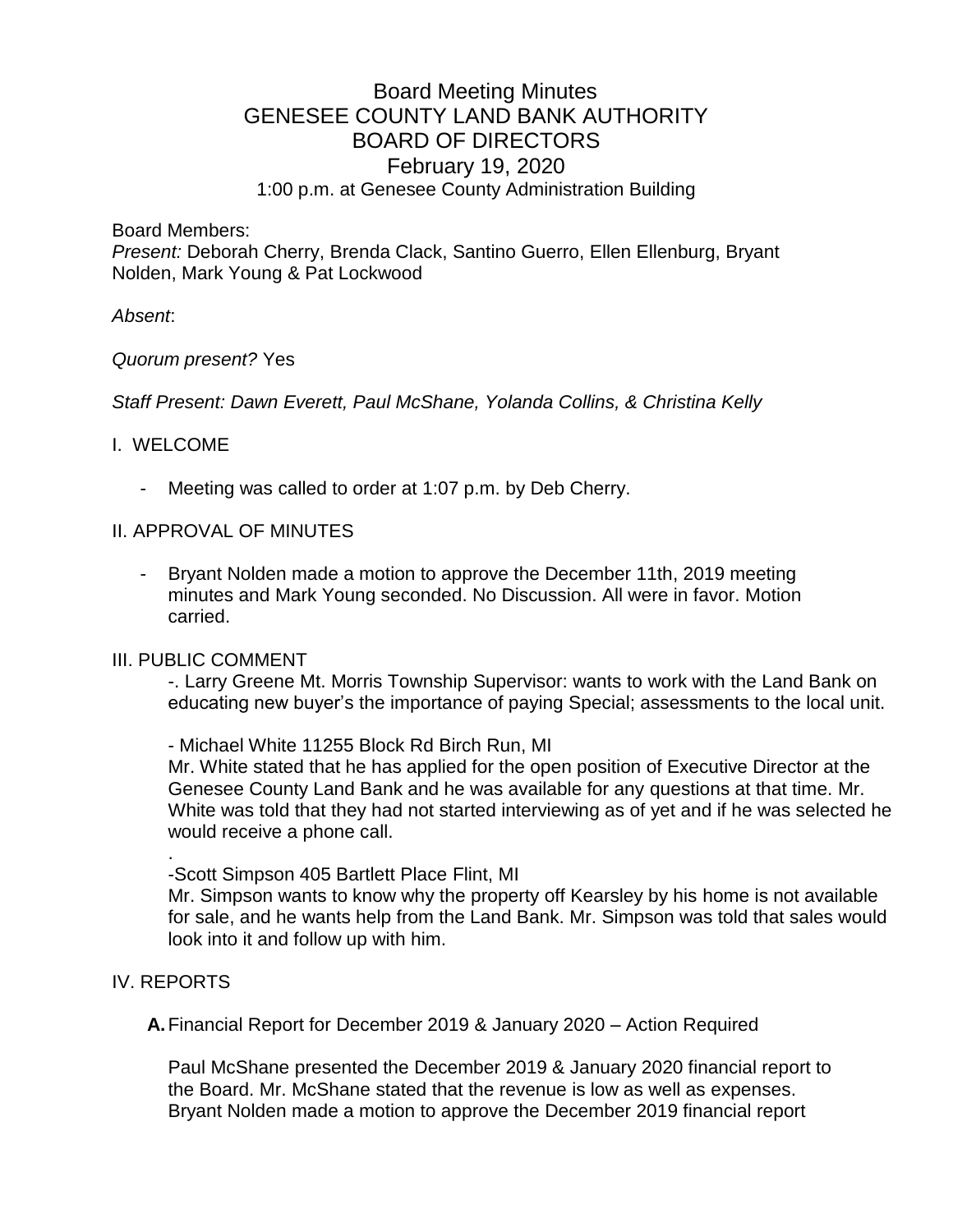and Santino Guerro seconded. No Discussion Followed All were in favor. Motion carried

Mark Young made a motion to approve the January 2020 financial report and Bryant Nolden seconded. No Discussion Followed All were in favor. Motion carried

**B.**Sales Report for December 2019 & January 2020 – Action Required

Dawn Everett presented the Sales report to the Board for the months of December 2019 & January 2020. Mrs. Everett stated that sales for December were 10 vacant lots and 15 structures and January had 38 vacant lots and 16 structures. Bryant Nolden made a motion to approve the December 2019 & January 2020 sales report and Santino Guerro seconded. Discussion Followed. All were in favor. Motion carried.

- **C.**Demo Contracts Information Only
- V. Old Business

## VI. New Business

- **A.** Purchase After Tax Foreclosure-Action Required Dawn Everett presented: Donald Reid is requesting to purchase1908 Eckley (41-16-476-034) as a cash sale after having a 2008 Foreclosure. Bryant Nolden made a motion to approval the sale and Mark Young seconded. No Discussion Followed. All were in favor. Motion carried.
- **B.** Purchase After Tax Foreclosure-Action Required Dawn Everett presented: Tammy Norman is requesting to purchase 3332 Spring Valley (14-34-501-010) as a cash sale after having a 2012 Foreclosure. Bryant Nolden made a motion to approval the sale and Ellen Ellenburg seconded. No Discussion Followed. All were in favor. Motion carried.
- **C.** Purchase After Tax Foreclosure-Action Required Dawn Everett presented: Sandra Pugh is requesting to purchase 6112 Harwood Drive (14-13-555-008) as a cash sale after having a 2012 Foreclosure. Bryant Nolden made a motion to approval the sale and Brenda Clack seconded. No Discussion Followed. All were in favor. Motion carried.
- **D.** Purchase on Land Bank Demo List-Action Required Dawn Everett presented: Robert Sims is requesting to purchase 422 First Ave (40-12-481-016) as a cash sale after The Historic District Commission has denied it being demolished with Hardest Hit Funds. Bryant Nolden made a motion to approval the sale and Mark Young seconded. Discussion Followed. All were in favor. Motion carried.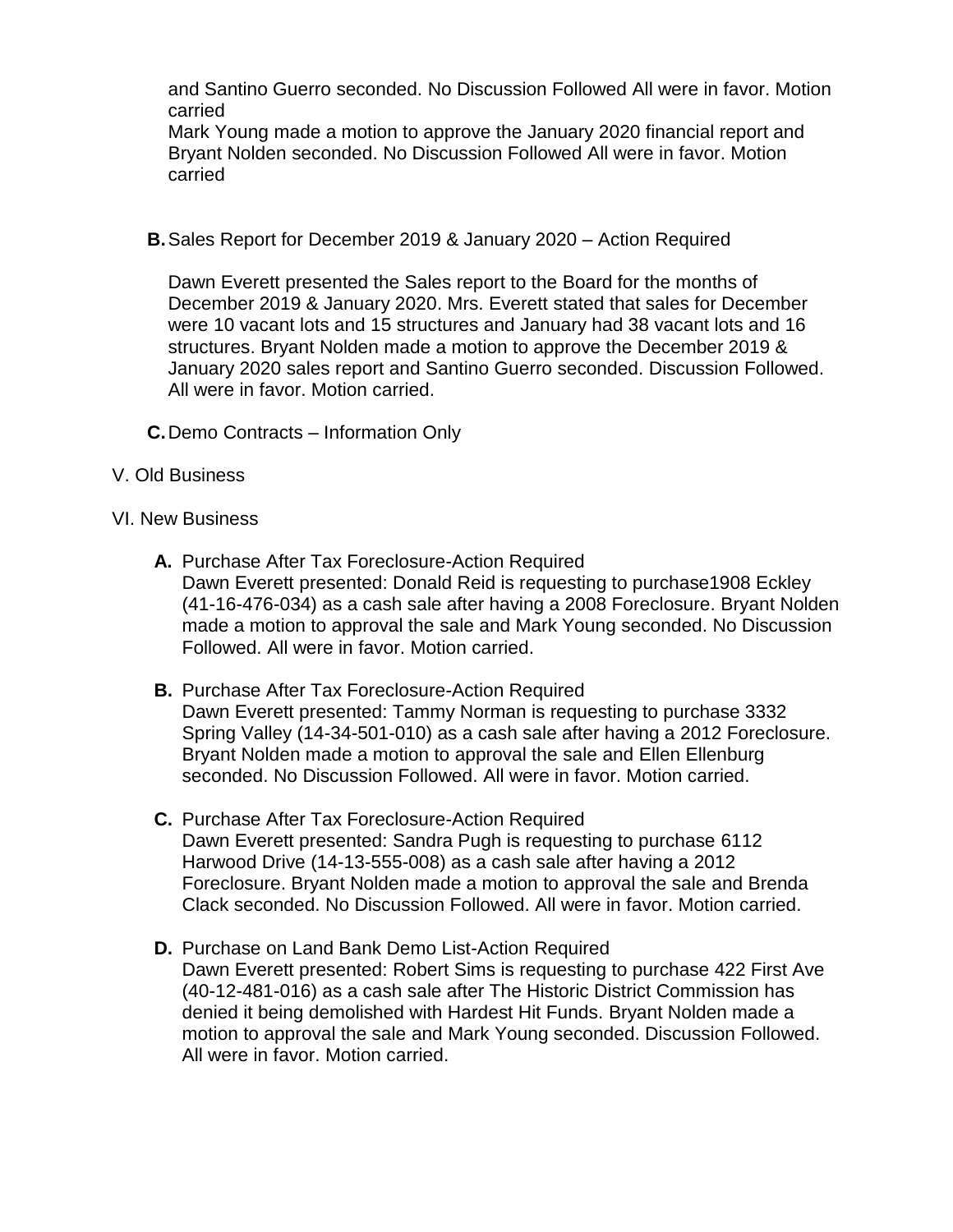VII. Executive Director Report

Paul McShane presented the Executive Director Report. Discussion Followed. Bryant Nolden made a motion to approve the ED Report and Mark Young seconded. All were in favor. Motion carried

VIII. ADJOURN - Meeting was adjourned at 1:50pm by Deb Cherry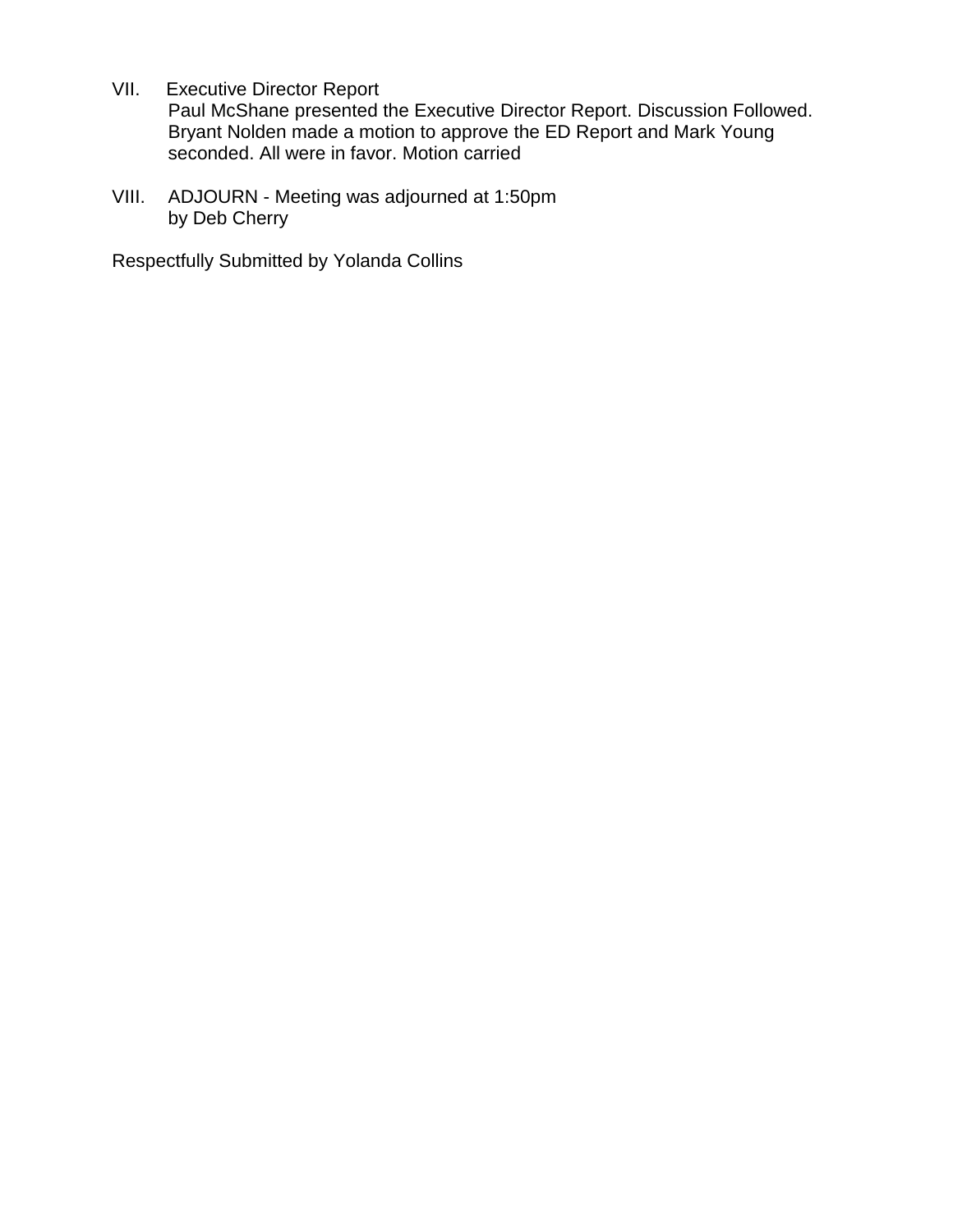# Board Meeting Minutes GENESEE COUNTY LAND BANK AUTHORITY BOARD OF DIRECTORS April 22nd, 2020 1:00 p.m. via Zoom Genesee County Administration Building

Board Members:

*Present:* Deborah Cherry, Santino Guerro, Ellen Ellenburg, Bryant Nolden, Mark Young & Pat Lockwood

*Absent*: Brenda Clack

*Quorum present?* Yes

*Staff Present: Dawn Everett, Paul McShane, Yolanda Collins, Melissa Hertlein & Christina Kelly.* 

 *Genesee County IT Manager*: *Sherry Yagiela*

- I. WELCOME
	- Meeting was called to order at 1:02 p.m. by Deb Cherry.
- II. APPROVAL OF MINUTES
	- Bryant Nolden made a motion to approve the February 19th, 2020 meeting minutes and Mark Young seconded. No Discussion. All were in favor. Motion carried.
- III. PUBLIC COMMENT
	- None

### IV. COMMUNICATION

- Attorney Chris Christian on Deed Restriction Modification at The Genesee County Land Bank Authority. The restriction is in regards to the marijuana possession clause. The Land Banks Attorney Peter Goodstein will follow up with Paul McShane in regards the retroactive of the policy. Discussion Followed.

V. REPORTS

**A.** Financial Report Not at this time

## **B.** Audit 09/30/2019-**Action Required**

Paul McShane provided the 09 30/2019 Audit Findings on behalf of UHY, LLP. Bryant Nolden made a motion to approve The 09/30/2019 Audit and Mark Young seconded. All in Favor. Discussion Followed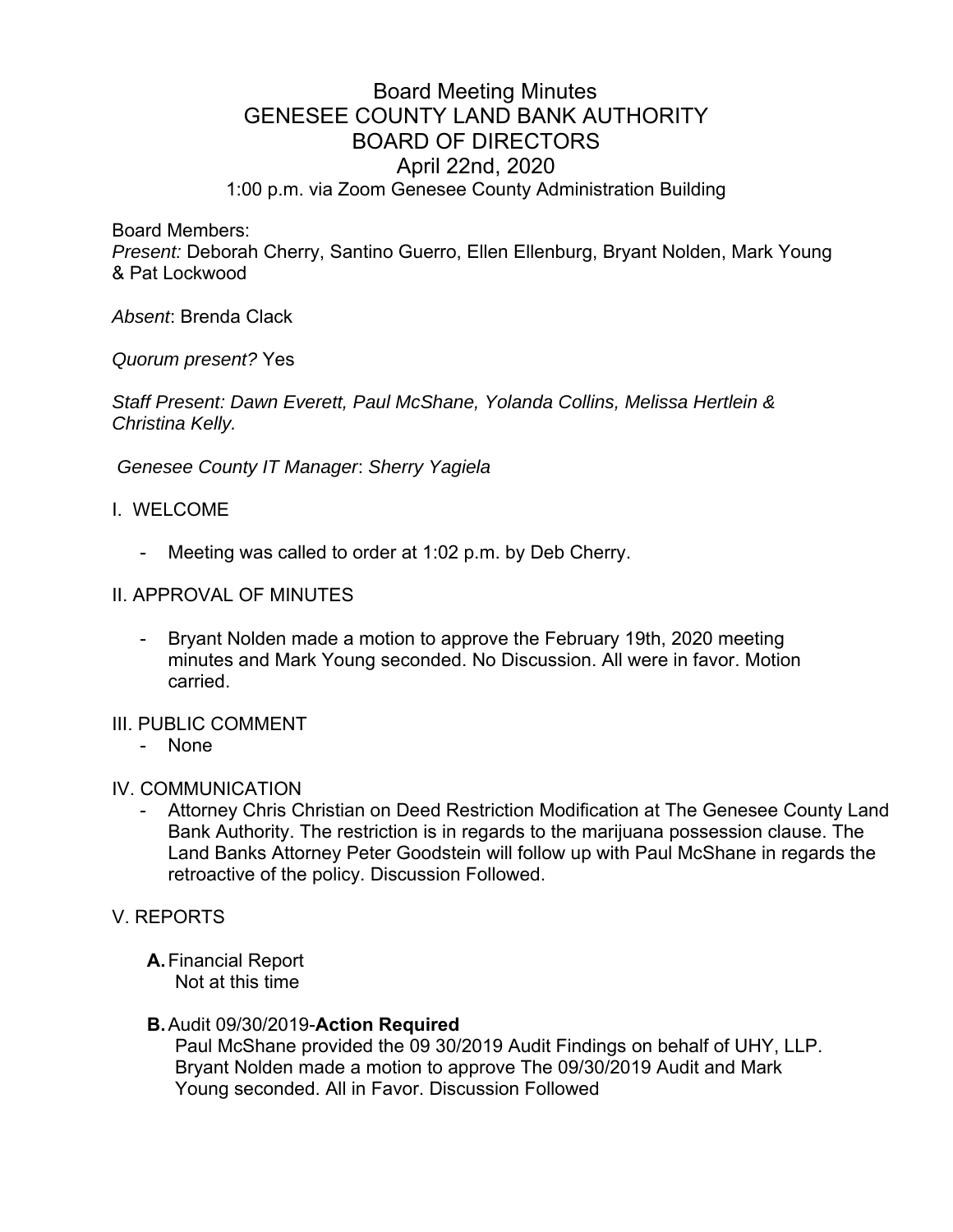## **C.** Sales Report Not at this time

- **D.** Demo Contracts Not at this time
- V. Old Business
	- A. Executive Director Search

Discussion on how to move forward with the second interview with the four candidates selected for the Executive Directors position.

### VI. New Business

- **A.** Norstar Option Agreement-**Action Required**  Dawn Everett presented to the board that Norstar is requesting to add as well as remove some parcels in the third Option agreement to be divided between Clark Commons II Limited Dividend Housing Association, LLC and Clark Commons III Limited Dividend Housing Association, LLC. Mark Young made a motion to approve the Option Agreement and Bryant Nolden seconded. All in Favor. Discussion Followed
- VII. Executive Director Report Paul McShane presented the Executive Director Report. Discussion Followed. Ellen Ellenburg made a motion to approve the ED Report and Bryant Nolden seconded. All were in favor. Motion carried
- VIII. ADJOURN Meeting was adjourned at 1:45pm by Deb Cherry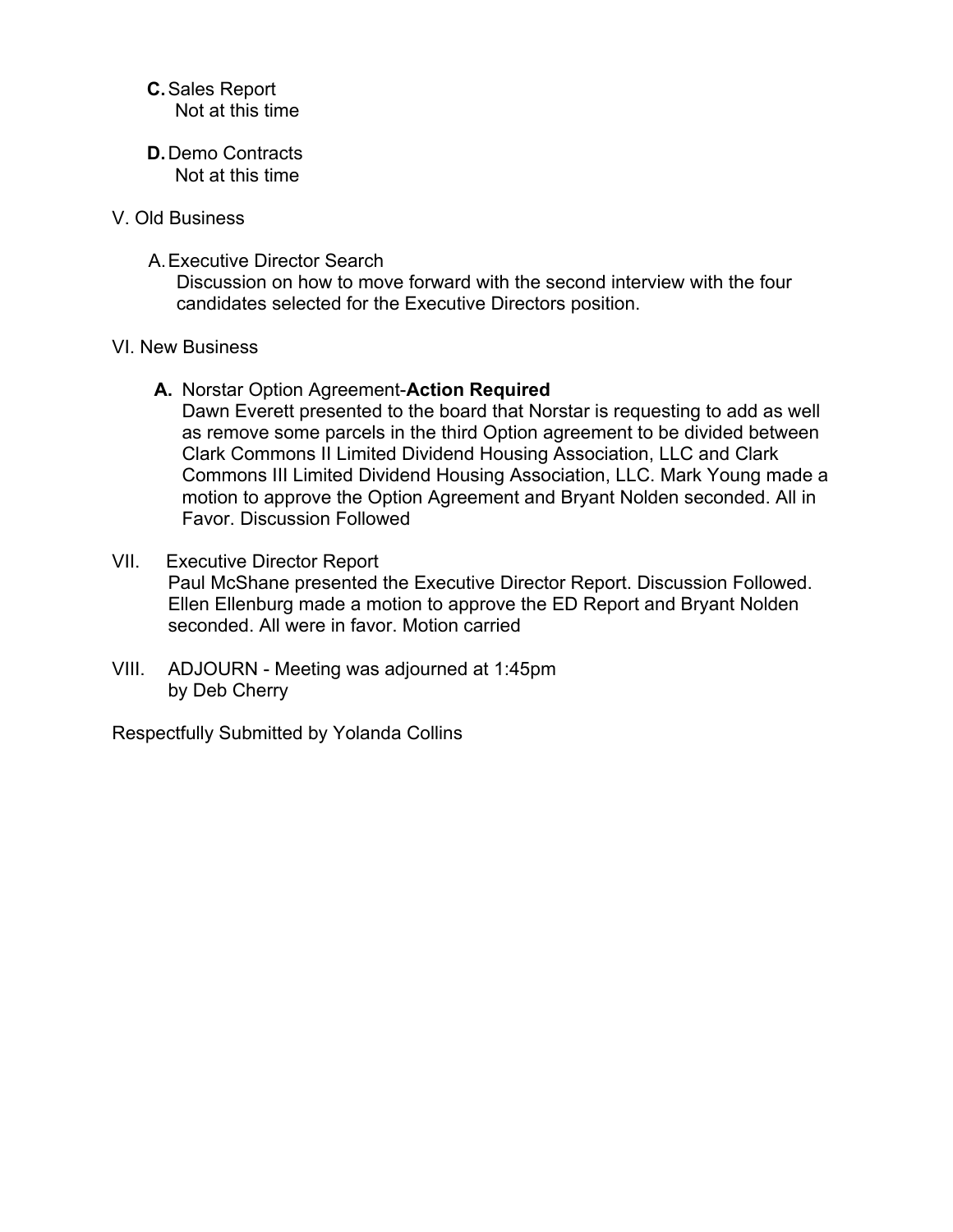# Board Meeting Minutes GENESEE COUNTY LAND BANK AUTHORITY BOARD OF DIRECTORS May13th, 2020 1:00 p.m. via Zoom Genesee County Administration Building

Board Members:

*Present:* Deborah Cherry, Santino Guerro, Ellen Ellenburg, Bryant Nolden, Mark Young & Pat Lockwood

*Absent*: Brenda Clack

*Quorum present?* Yes

*Staff Present: Dawn Everett, Paul McShane, Yolanda Collins, & Christina Kelly.* 

 *Genesee County IT Manager*: *Sherry Yagiela*

### I. WELCOME

- Meeting was called to order at 1:09 p.m. by Deb Cherry.

#### II. APPROVAL OF MINUTES

- Bryant Nolden made a motion to approve the April 10th, 2020 meeting minutes and Pat Lockwood seconded. No Discussion. All were in favor. Motion carried.

### III. PUBLIC COMMENT

Mike Kimble expressed to the board that he has purchased a few properties from the Land Bank and how he plans to revive neighborhoods in Genesee County.

### IV. COMMUNICATION

### V. REPORTS

- **A.** Financial Report-March & April 2020- **Action Required**
- Paul McShane presented: Mr. McShane stated that overall the Land Bank is good and that a few employees were laid off temporarily. Mr. McShane also stated that the Business Center Bond payment was also made to the Genesee County Treasurer's Department. Bryant Nolden made a Motion to approve the March and April 2020 Financial Report and Pat Lockwood seconded. No Discussion. All were in favor. Motion carried.

### **B.** Audit 09/30/2019-**Action Required**

Scott Hoskins provided the 09/30/2019 Audit Findings on behalf of UHY, LLP. Bryant Nolden made a motion to approve the 09/30/2019 Audit and Ellen Ellenburg seconded. All were Not in Favor. Motion carried Discussion Followed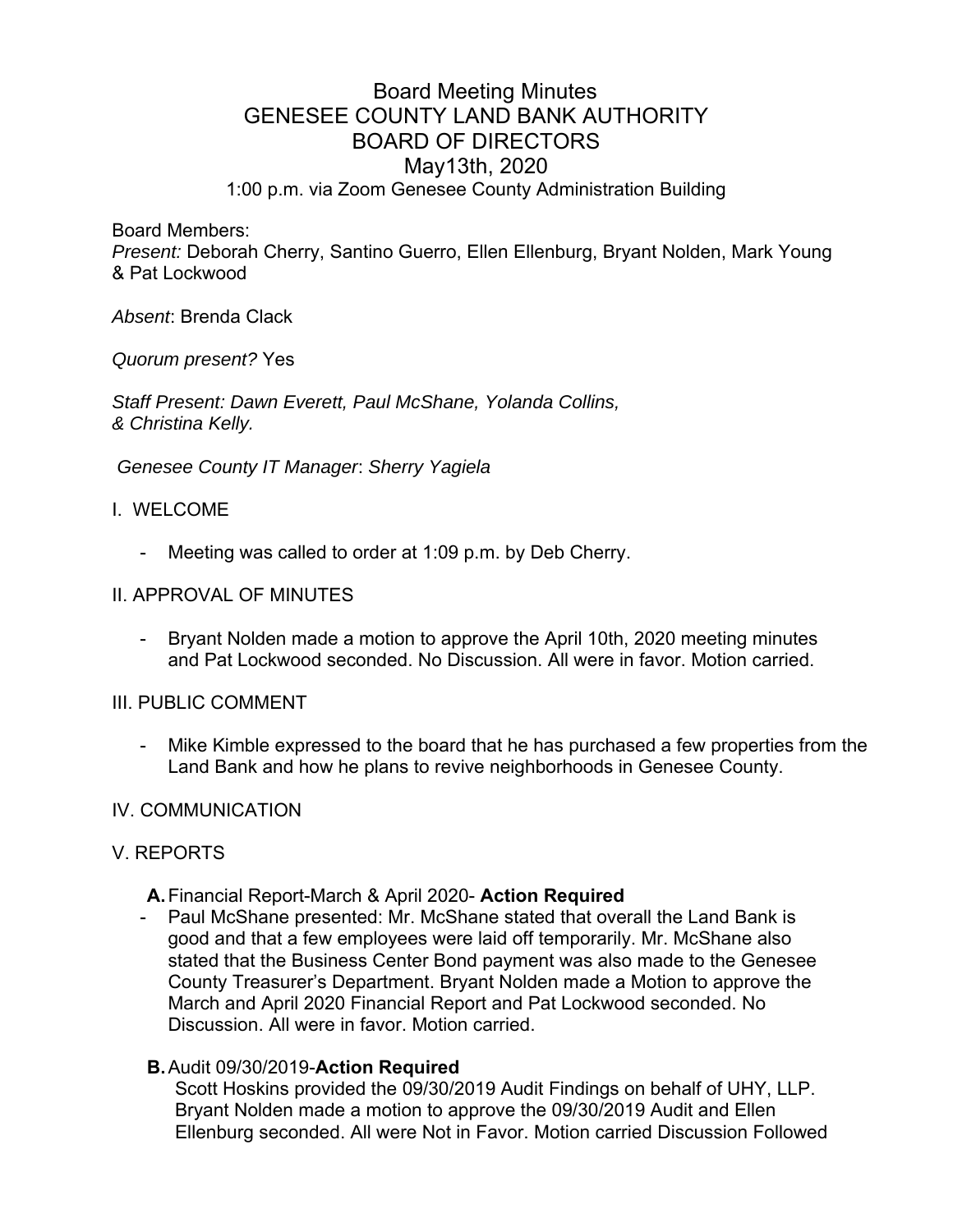# **C.** Sales Report-February- April 2020-**Action Required**

Dawn Everett presented: Mrs. Everett stated that February sales were 20 Structures and 15 Vacant Lots, March sales were 15 Structures and 7 Vacant Lots and April sales were 2 Structures and 4 Vacant Lots. The office has closed and showings have ceased due to the Covid Pandemic. Bryant Nolden made a motion to approve February, March and April 2020 Sales Reports and Mark Young seconded. All were in favor. Motion Carried Discussion Followed.

#### **D.** Demo Contracts Not at this time

## V. Old Business

### VI. New Business

**A.** Purchase After Tax Foreclosure-**Action Required** 

Dawn Everett presented: Michael Hairston was renting 2309 Begole St in Flint at the time of foreclosure in 2019. Mr. Hairston had a 2008 foreclosure at a different resident, so GCLBA has offered a Cash sale in the amount of \$7,000. Prior tax foreclosures require Board approval. Bryant Nolden made a motion to approve the sale and Mark Young seconded. All were in Favor. Motion Carried.

### **B.** Purchase After Tax Foreclosure-**Action Required**

Dawn Everett presented: Cory Wade was renting 2712 Gamma Ln. in Flint at the time of foreclosure in 2019. Mr. Wade has had multiple foreclosures from 2005-to 2013 on multiple properties. The GCLBA has offered a cash sale in the amount of \$4000. Prior tax foreclosures require Board approval. Mark Young made a motion to approve the sale and Bryant Nolden seconded. All were in Favor. Motion Carried.

## **C.** Purchase After Tax Foreclosure-**Action Required**

Dawn Presented: James Eaton has requested to purchase a vacant lot (12-04- 552-088). Mr. Eaton had a 2010 foreclosure at a prior residence, so the GCLBA has offered a cash sale of \$1,100. Prior tax foreclosures require Board approval. Mark Young made a motion to approve the sale and Pat Lockwood seconded. All were in Favor. Motion Carried.

## **D.** Commercial Vacant Lot Transfer-**Action Required**

Dawn Everett Presented: Scott Simpson of 405 Bartlett has requested to purchase an adjacent lot (40-14-426-003). This property is zoned commercial as his property is zoned residential. Commercial zoned properties are typically not sold without redevelopment plans. Ellen Ellenburg made a motion not to accept the offer and Pat Lockwood seconded. All were in Favor. Discussion Followed. Motion Carried.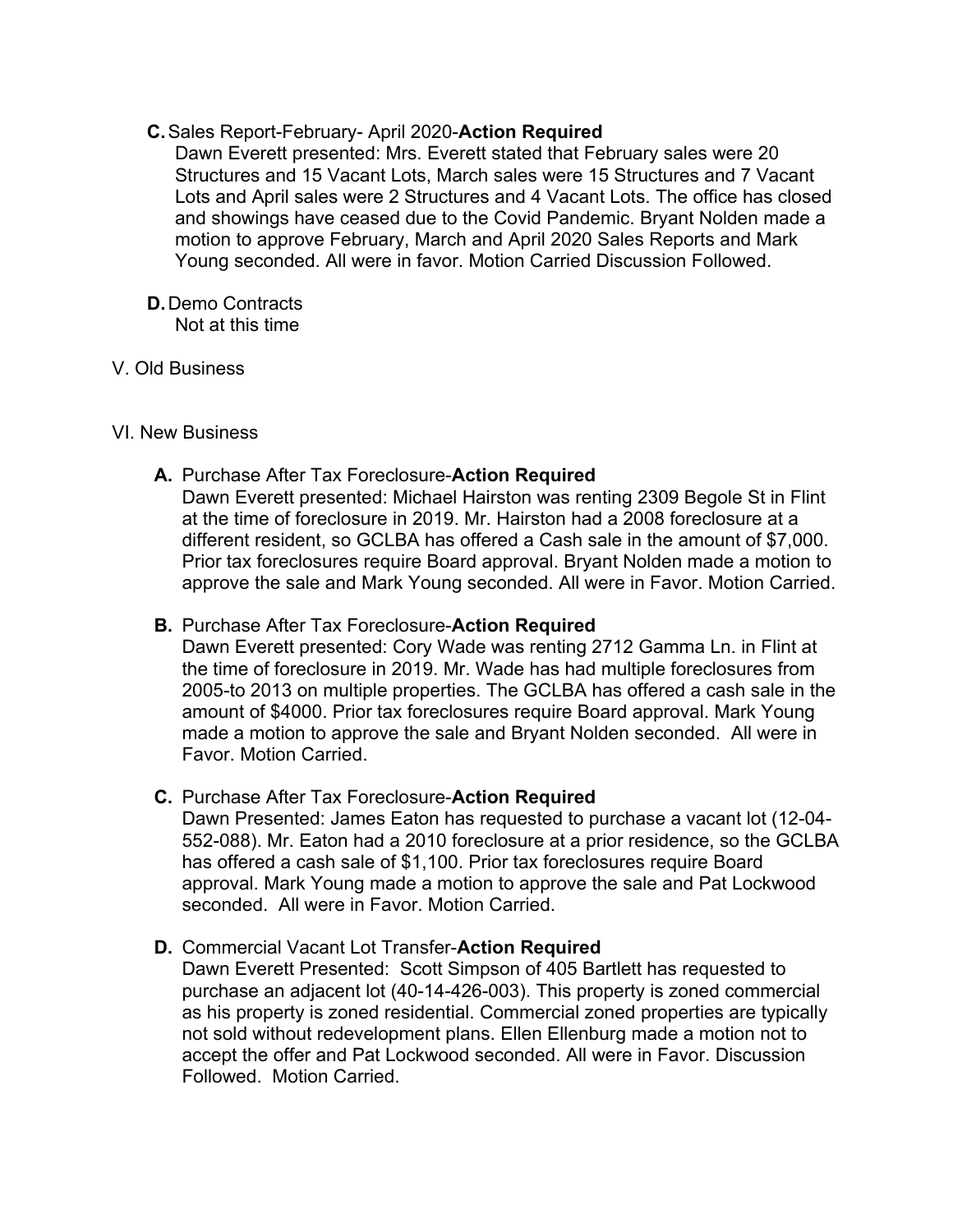# **E.** Multiple Parcel Purchase-**Action Required**

Dawn Everett Presented: Cooper Commercial presented to the GCLBA the sale of 1402 S Saginaw (encompassing of multiple parcels) with two offers both in the amount of \$50,000. One was for a Gas Station/Convenient Store, and the other was for a Greater Flint Mental Health Facilities. Bryant Nolden made a motion to accept the offer from Great Flint Mental Health Facilities and Ellen Ellenburg seconded. All were in favor. Discussion Followed Motion Carried

# **F.** Multiple Parcel Purchase-**Action Required**

Dawn Everett presented: Matt Kimball has requested to purchase 1626 Pettibone in the City of Flint in the amount of \$4145 cash. Mr. Kimble has made three prior purchases within the past 12 months and this requires Board approval. Bryant Nolden made a motion to approve the sale and Ellen Ellenburg seconded. All were in favor.

# **G.** Option Agreement-**Action Required**

Dawn Everett presented: Norstar Development whom is already under three option agreements wants to add 1425 N Saginaw St in the City Of Flint to the current agreement. Bryant Nolden made a motion to add the above mentioned property to their current agreement and Ellen Ellenburg seconded. All were in favor. Motion Carried.

# **H.** Purchase After Tax Foreclosure-**Action Required**

Dawn Everett presented: Willie Powell of 1307 W McClellan St in the City of Flint has requested to purchase an adjacent lot (40-02-205-025). Mr. Powell has had four prior foreclosures in 2009 and 2010. Prior tax foreclosures require Board approval. Bryant Nolden made a motion to accept the sale of the property and Pat Lockwood seconded. All were in favor. Motion Carried.

# VII. Executive Director Report

Paul McShane presented the Executive Director Report. Discussion Followed. Mark Young made a motion to approve the Executive Director's Report and Bryant Nolden seconded. All were in favor. Motion carried.

# VIII. Executive Director's Interviews-**Action Required**

- A. Erycka Hunter
- B. Jamecka Patrick-Singleton
- C. Jeffery Campbell
- D. Michael Freeman The interview process ended and the Board voted: Erycka-0, Jamecka-0, Jeffery-2, Michael-4.
- IX. ADJOURN Meeting was adjourned at 4:42pm by Deb Cherry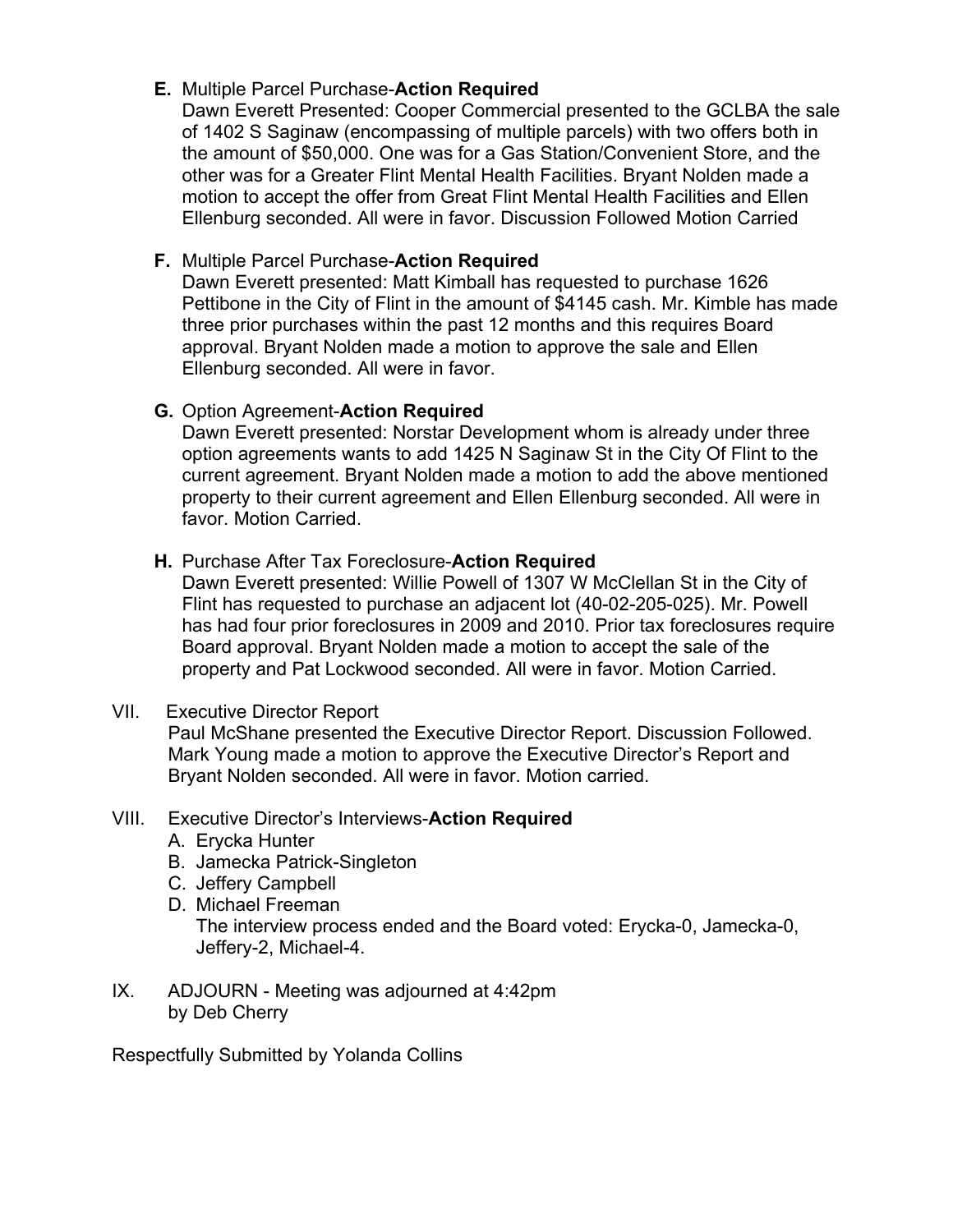# Board Meeting Minutes GENESEE COUNTY LAND BANK AUTHORITY BOARD OF DIRECTORS June 10th, 2020

1:00 p.m. via Zoom Genesee County Administration Building

Board Members:

*Present:* Deborah Cherry,, Ellen Ellenburg, Bryant Nolden, Mark Young & Pat Lockwood

*Absent*: Brenda Clack, Santino Guerro

*Quorum present?* Yes

*Staff Present: Dawn Everett, Paul McShane, Yolanda Collins & Faith Finholm* 

 *Genesee County IT Manager*: *Sherry Yagiela*

# I. WELCOME

Meeting was called to order at 1:08 p.m. by Deb Cherry.

# II. APPROVAL OF MINUTES

- Bryant Nolden made a motion to approve the May 13th, 2020 meeting minutes and Mark Young seconded. No Discussion. All were in favor. Motion carried.

## III. PUBLIC COMMENT

- Sarah and Shawn Zyburt Whittlesey Street Flint, MI The Land Bank property at 1321 Barney Ave in the City Of Flint has become a safety concern in the neighborhood. The home has been occupied with a squatter that has been nuisance to the neighborhood. Executive Director Michael Freeman stated that the Land Bank was aware of the issue at the property because the Flint Police was doing an ongoing investigation. Once the investigation was over the property maintenance manager would have the property boarded and its content put out for pick up.

## IV. COMMUNICATION

## V. REPORTS

- **A.** Financial Report-May 2020- **Action Required**
- Paul McShane presented: Mr. McShane stated that overall the Land Bank is good financial right now we are receiving income from other sources. Bryant Nolden made a Motion to approve the May 2020 Financial Report and Mark Young seconded. Discussion Followed. All were in favor. Motion carried.
- **B.** Sales Report-May 2020-**Action Required**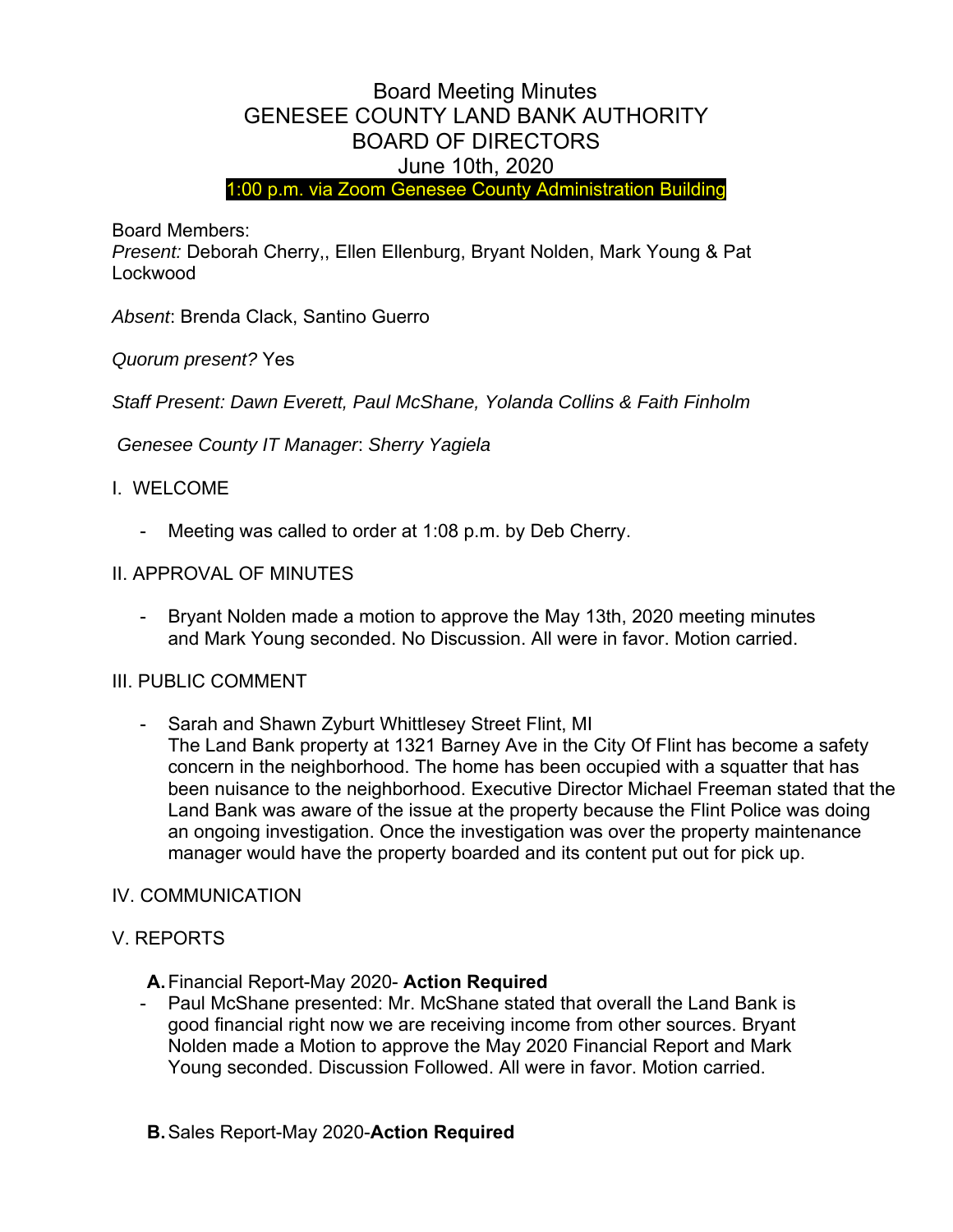Dawn Everett presented: Mrs. Everett stated that May sales were around \$21000 with 3 Structures and 3 Vacant Lots. The sales office is open by appointment only with closings in the conference room and following the current Land Bank policy. Showings have been begun but they must have an appointment to attend. Bryant Nolden made a motion to approve May 2020 Sales Reports and Mark Young seconded. All were in favor. Motion Carried Discussion Followed.

**C.** Demo Contracts Not at this time

## V. Old Business

- A. Communication (Deed Restriction Modification) –**Action Required** Bryant Nolden made a motion to approve the following policy be removed from all future sales: Policy 258 of 2003 reads any facility used to produce, manufacture, sell or distribute marijuana. The Land Bank does not have to come before the board for approval on any deed dated prior to June  $10<sup>th</sup>$ , 2020 for modifications and Mark Young seconded the motion. All were in Favor. Motion Carried
- B>Demolition Contractor Recommendation **Action Required**

Christina Kelly presented to the board a memo from SC Environmental requesting to be reinstated as a Demolition Contractor with The Genesee County Land Bank. Mrs. Kelly stated that SC Environmental has completed any and all prior concerns and issues that were brought before the board. Mark Young made a motion to approve the reinstatement of SC Environmental and Bryant Nolden seconded. No Discussion. All were in Favor. Motion Carried.

## VI. New Business

**A.** Multiple Parcel Purchase-**Action Required** 

Dawn Everett presented: A&S Properties Associates, LLC has requested to purchase 1419 N. Dort Hwy in the City of Flint. This property consist of 3 vacant lots (41-08-239-008 41-08-239-001 41-08-239-002 41-08-239-009) for a future development of a Walgreen's Pharmacy Store. Bryant Nolden made a motion to approve the sale and Mark Young seconded. All were in Favor. Motion Carried.

**B.** Multiple Parcel Purchase -**Action Required** 

Dawn Everett presented: Matt Kimball has requested to purchase 1506 Waldman in the City of Flint. Mr. Kimball has purchased three properties in the last 12 months which requires board approval. Bryant Nolden made a motion to approve the sale and Mark Young seconded. All were in Favor. Motion Carried.

**C.** EPA Multipurpose Grant

Faith Finholm presented: 2019 The Land Bank was granted a Grant from the EPA for the clean-up of 817 N Stevenson in the City of Flint. Ms. Finholm presented a 30 day notice for public comment. No Action Required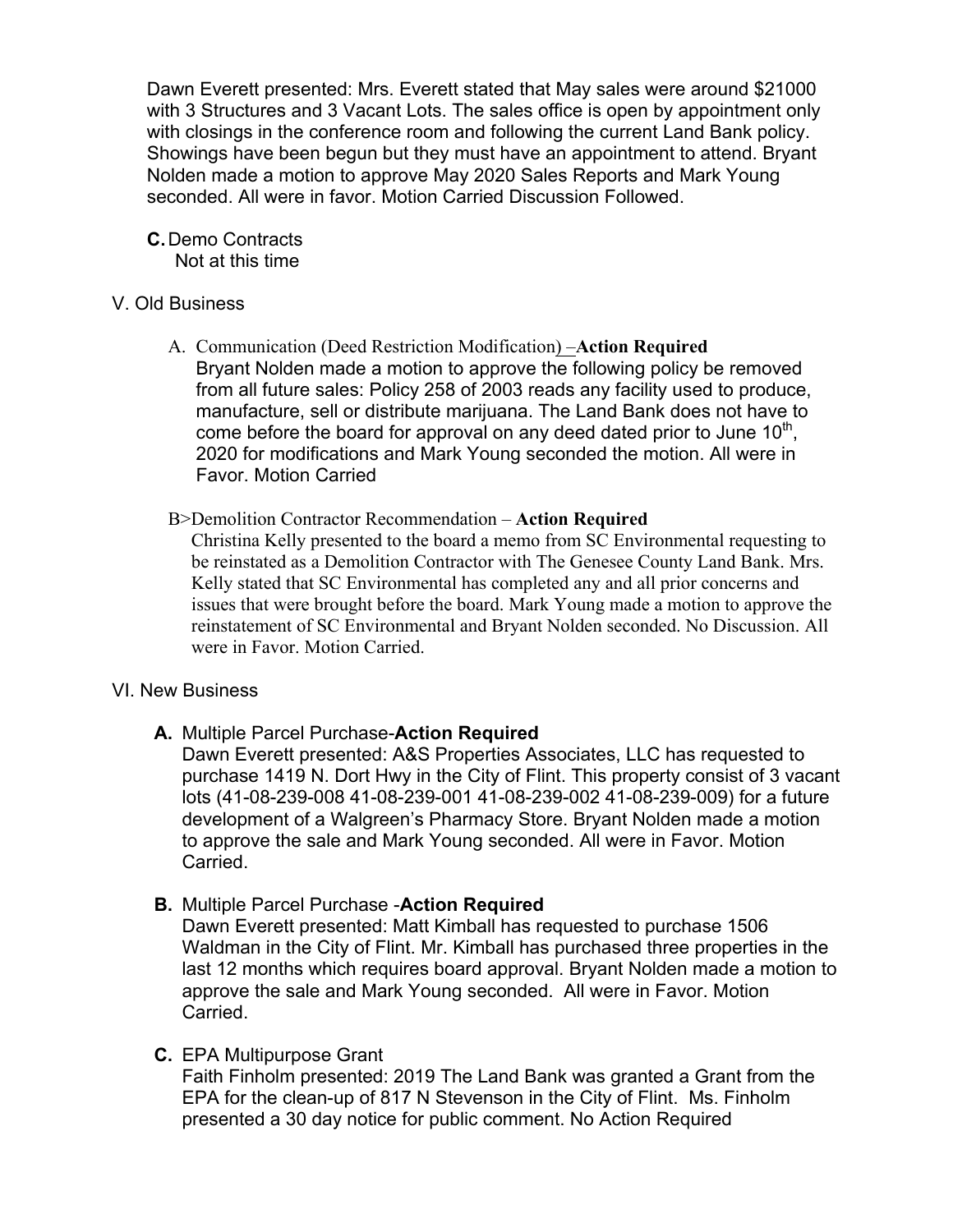VIII ADJOURN - Meeting was adjourned at 1:57pm by Deb Cherry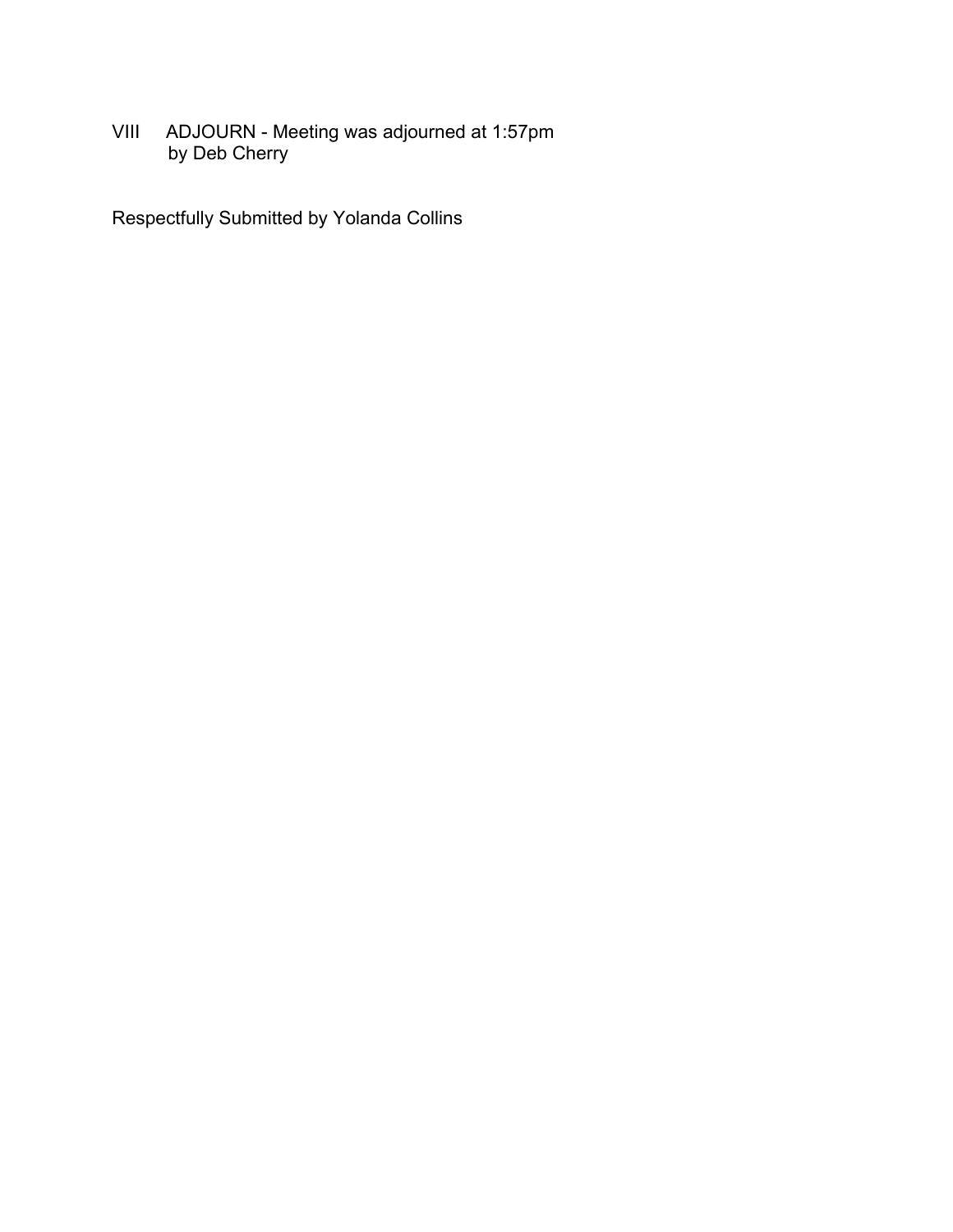# Board Meeting Minutes GENESEE COUNTY LAND BANK AUTHORITY BOARD OF DIRECTORS July 9th, 2020

1:00 p.m. via Zoom Genesee County Administration Building

Board Members:

*Present:* Deborah Cherry,, Ellen Ellenburg, Bryant Nolden, Mark Young, Santino Guerro & Pat Lockwood

*Absent*: Brenda Clack

*Quorum present?* Yes

*Staff Present: Jennifer Riggs, Paul McShane &Yolanda Collins* 

 *Genesee County IT Manager*: *Sherry Yagiela*

## I. WELCOME

Meeting was called to order at 1:02 p.m. by Deb Cherry.

### II. APPROVAL OF MINUTES

- Pat Lockwood made a motion to approve the June 10th, 2020 meeting minutes and Ellen Ellenburg seconded. No Discussion. All were in favor. Motion carried.

### III. PUBLIC COMMENT

None

### IV. COMMUNICATION

### V. REPORTS

### **A.** Financial Report-June 2020- **Action Required**

Paul McShane presented: Mr. McShane stated revenue is down due to Sales but we are at a breakeven point, Bryant Nolden made a Motion to approve the June 2020 Financial Report and Pat Lockwood seconded. Discussion Followed. All were in favor. Motion carried.

### **B.** Sales Report-June 2020-**Action Required**

Jennifer Riggs presented: Mrs. Riggs stated that June sales were around \$60000 with 9 Structures and 17 Vacant Lots. Bryant Nolden made a motion to approve May 2020 Sales Reports and Mark Young seconded. All were in favor. Motion Carried Discussion Followed.

**C.** Demo Contracts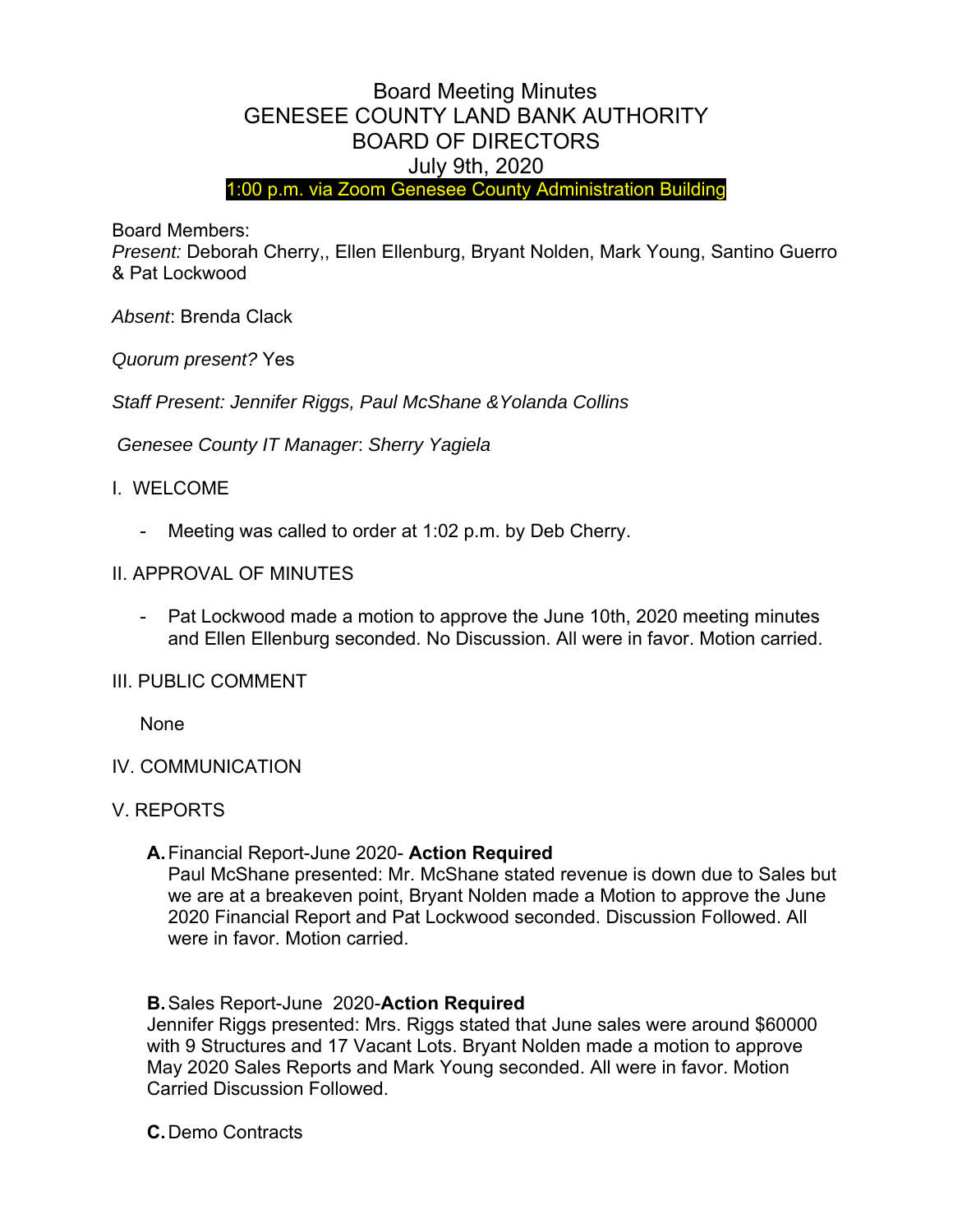# **A.** Norstar Option Agreement Addition-**Action Required**

Jennifer Riggs presented: Norstar has entered into three Option Agreements with the Land Bank to purchase parcels to complete developments in the Choice Neighborhoods Grant areas. Norstar has request to purchase three addition parcels (40-12-230-001,40-12-230-002,40-12-230-028). Bryant Nolden made a motion to approve the sale and Mark Young seconded. All were in Favor. Motion Carried.

# **B.** Multiple Party Purchase -**Action Required**

Jennifer Riggs presented: Davonte Major and Cierra Banks have requested to purchase 736 W. McClellan in the City Of Flint. This sale requires Board approval. Bryant Nolden made a motion to approve the sale and Mark Young seconded. All were in Favor. Motion Carried.

# **C.** Purchase with Previous Foreclosure -**Action Required**

Jennifer Riggs presented: Leodis Bell has requested to purchase a vacant lot (46- 35-354-018) adjacent to his property at 3921 Kellar Ave in the City Of Flint. Mr. Bell had a 2010 Foreclosure which requires Board approval. Bryant Nolden made a motion to approve the sale and Pat Lockwood seconded. All were in Favor. Motion Carried.

# **D.** Purchase with Previous Foreclosure -**Action Required**

Jennifer Riggs presented: Shawn Gibson has requested to purchase a vacant lot (41-16-454-022) behind his property at 3524 Pingree Ave in the City Of Flint. Mr. Gibson had an 2008 and 2013 Foreclosure which requires Board approval. Bryant Nolden made a motion to approve the sale and Mark Young seconded. All were in Favor. Motion Carried

## **E.** Purchase with Previous Foreclosure- **Action Required**

Jennifer Riggs presented: Owen Jackson has requested to purchase a vacant lot (40-02-278-024) adjacent to his property at 802 W. Jackson in the City Of Flint. Bryant Nolden made a motion to approve the sale and Mark Young seconded. All were in Favor. Motion Carried

## **F.** Purchase with Previous Foreclosure -**Action Required**

Jennifer Riggs presented: Susan Willis has requested to purchase a vacant lot (46- 25-203-026) adjacent to his property at 249 E. Alma in the City Of Flint. Bryant Nolden made a motion to approve the sale and Ellen Ellenburg seconded. All were in Favor. Motion Carried

VIII ADJOURN - Meeting was adjourned at 1:40pm by Deb Cherry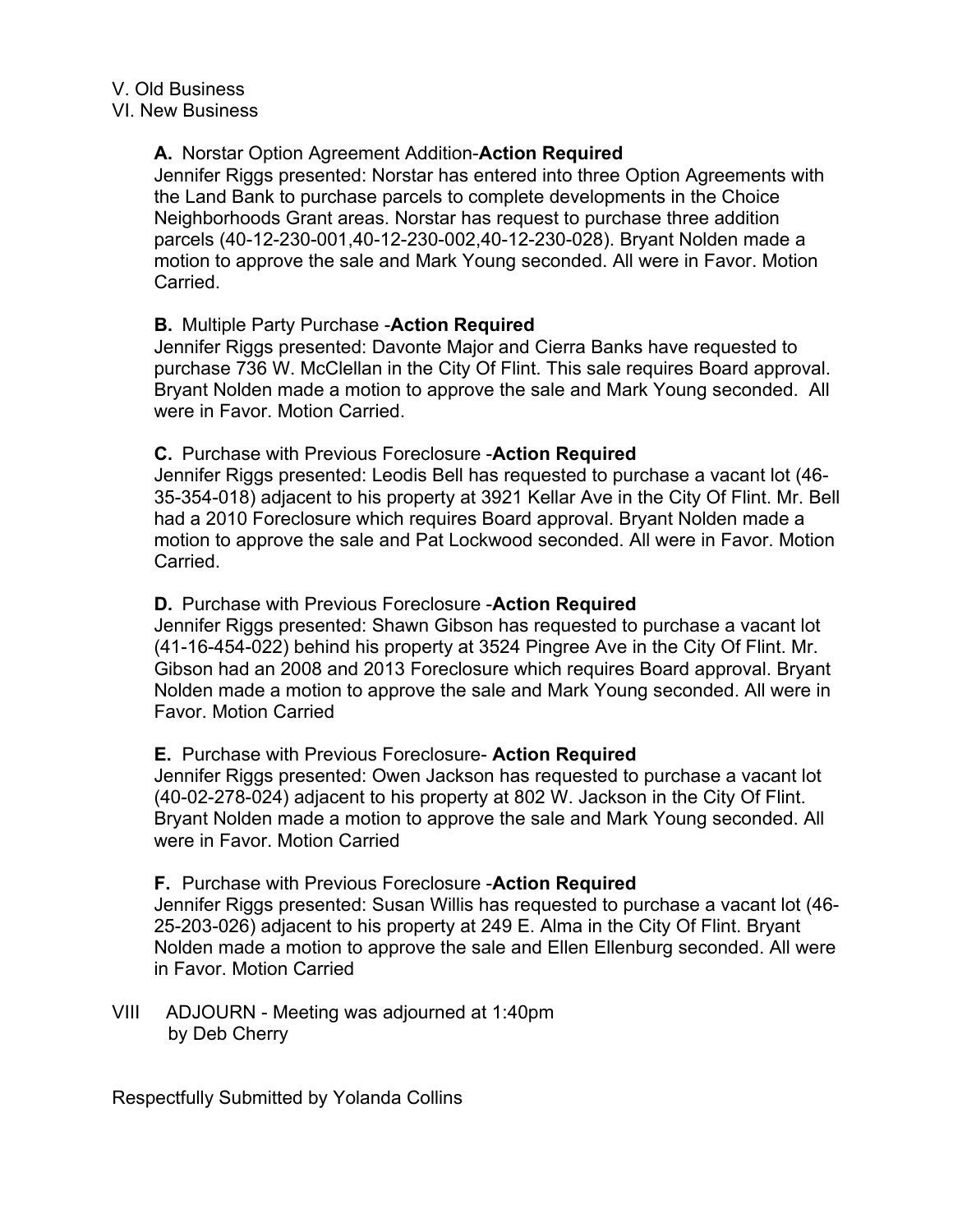# Board Meeting Minutes GENESEE COUNTY LAND BANK AUTHORITY BOARD OF DIRECTORS August 12th, 2020

3:00 p.m. via Zoom Genesee County Administration Building

Board Members:

*Present:* Deborah Cherry,, Ellen Ellenburg, Bryant Nolden, Mark Young, & Pat Lockwood

*Absent*: Brenda Clack Santino Guerro

*Quorum present?* Yes

Staff Present: Alexandria Riley, Paul McShane & Yolanda Collins

 *Genesee County IT Manager*: *Sherry Yagiela*

# I. WELCOME

Meeting was called to order at 3:02 p.m. by Deb Cherry.

# II. APPROVAL OF MINUTES

- Bryant Nolden made a motion to approve the July 9th, 2020 meeting minutes and Pat Lockwood seconded. No Discussion. All were in favor. Motion carried.

## III. PUBLIC COMMENT

 Scott Simpson 405 Bartlett Pl Flint 48503 Mr. Simpson came before the board back 2019 about a vacant lot (4014426003). The property is labeled commercial and Mr. Simpson application to purchase was denied for that reason. Mr. Simpson is coming before the board again to see if the denial could be overturned and he given the opportunity to purchase tjr lot. Mr. Simpson was told to contact the sales manager to further discuss the matter.

## IV. COMMUNICATION

## V. REPORTS

## **A.** Financial Report-July 2020- **Action Required**

Paul McShane presented: Mr. McShane stated that revenue for the month of July was good and that will make year-end within budget. Bryant Nolden made a Motion to approve the July 2020 Financial Report and Mark Young seconded. Discussion Followed. All were in favor. Motion carried.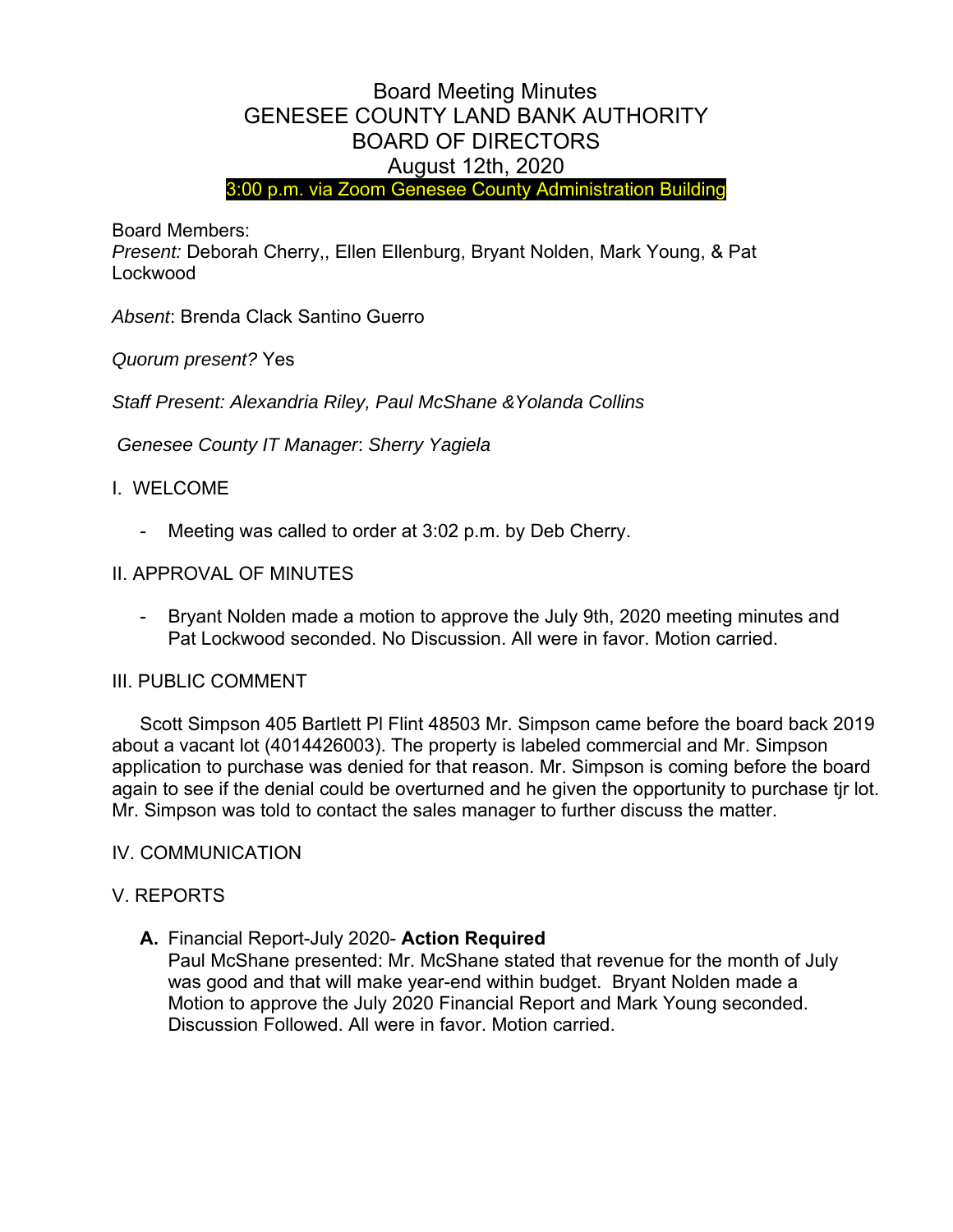# **B.** Budget Report 2020-2021-**Action Required**

Paul McShane presented. Mr. McShane stated that the Budget committee met and reviewed the budget presented by the Chief Financial Officer. The office is scaling back on a few things but has a good budget for the next fiscal year. Bryant Nolden made a Motion to approve the 2020-2021 fiscal year budgets and Mark Young seconded. Discussion Followed. All were in favor. Motion carried

# C Sales Report-July 2020-**Action Required**

Alexandria Riley presented: Ms. Riley stated that July sales were around \$325000 with 16 Structures and 19 Vacant Lots. Bryant Nolden made a motion to approve May 2020 Sales Reports and Mark Young seconded. All were in favor. Motion Carried Discussion Followed.

## **C.** Demo Contracts

# V. Old Business

# VI. New Business

## **A.** Purchase with Prior Foreclosure -**Action Required**

Alexandria Riley presented: Mrs. Thelma Banks has requested to purchase a vacant lot (40-01-253-017) next to her residence at 222 E. Dartmouth St. Flint 48504. Mrs. Banks has had two prior foreclosures in 2011 and that requires Board approval. Bryant Nolden made a motion to approve the sale and Ellen Ellenburg seconded. All were in Favor. Motion Carried.

## **B.** Option Agreement Ocean Breeze -**Action Required**

Alexandria Riley presented: Ocean Breeze Wellness Center is asking the board to approve an option agreement on the following vacant lots (14-34-577-264, 46-35- 306-006, 46-35-306-013) totaling in the amount of \$14670.38. Bryant Nolden made a motion to approve the option agreement and Mark Young seconded. All were in Favor. Motion Carried.

**C.** Option Extension and Parcel Removal Assignment Norstar-**Action Required**  Alexandria Riley presented: Norstar is asking the board to approval a 12 month extension on their current Option Agreement that includes 58 parcels less nine removals. Bryant Nolden made a motion to approve the Option Extension and Parcel Removal Assignment and Mark Young seconded. All were in Favor. Motion Carried.

- VII Executive Directors Report Michael Freeman presented the Executive Directors Report. Bryant Nolden made a Motion to approve the ED Report and Mark Young seconded it. Discussion Followed. All were in favor Motion approved
- VIII ADJOURN Meeting was adjourned at 3:58pm by Deb Cherry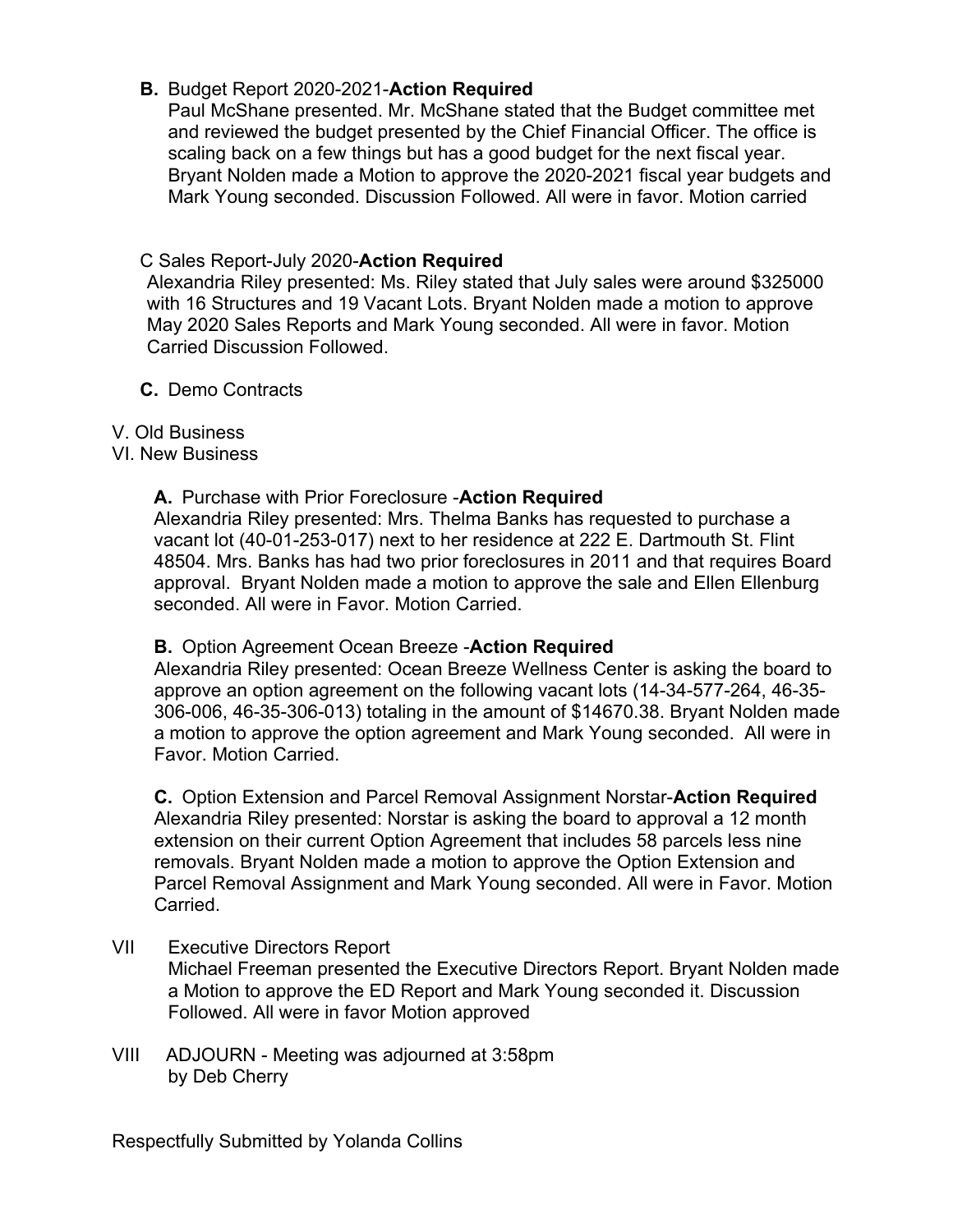# Board Meeting Minutes GENESEE COUNTY LAND BANK AUTHORITY BOARD OF DIRECTORS September 9th, 2020

1:00 p.m. via Zoom Genesee County Administration Building

Board Members:

*Present:* Deborah Cherry,, Ellen Ellenburg, Bryant Nolden, Mark Young, & Pat Lockwood

*Absent*: Brenda Clack Santino Guerro

*Quorum present?* Yes

*Staff Present: Alexandria Riley, Paul McShane, Michael Freeman, Faith Finholm &Yolanda Collins* 

 *Genesee County IT Manager*: *Starr Lucas*

### I. WELCOME

Meeting was called to order at 1:21 p.m. by Deb Cherry.

### II. APPROVAL OF MINUTES

- Bryant Nolden made a motion to approve the August 12th, 2020 meeting minutes and Mark Young seconded. No Discussion. All were in favor. Motion carried.

### III. PUBLIC COMMENT

 Scott Simpson 405 Bartlett Pl Flint 48503 Mr. Simpson came before the board back 2019 about a vacant lot (4014426003) as well the August 2020 meeting. Mr. Simpson stated that he still has not been contacted. Madam Chair apologized and asked the Sales manager Alexandria to follow up with Mr. Simpson.

 Stacey Winston 1165 Eldorado Dr. Flint, MI 48504 Mr. Winston came before the board and stated that the property was a 2019 foreclosure that his mom had a reverse mortgage on and believes that she was scammed by that company. Mr. Winston was notified that he was on the agenda for this matter.

### IV. COMMUNICATION

### V. REPORTS

**A.** Financial Report-August 2020- **Action Required** Paul McShane presented: Mr. McShane stated that revenue for the past 2 months has been on a rise and The Land Bank will end the year with a balanced budget. Bryant Nolden made a Motion to approve the August 2020 Financial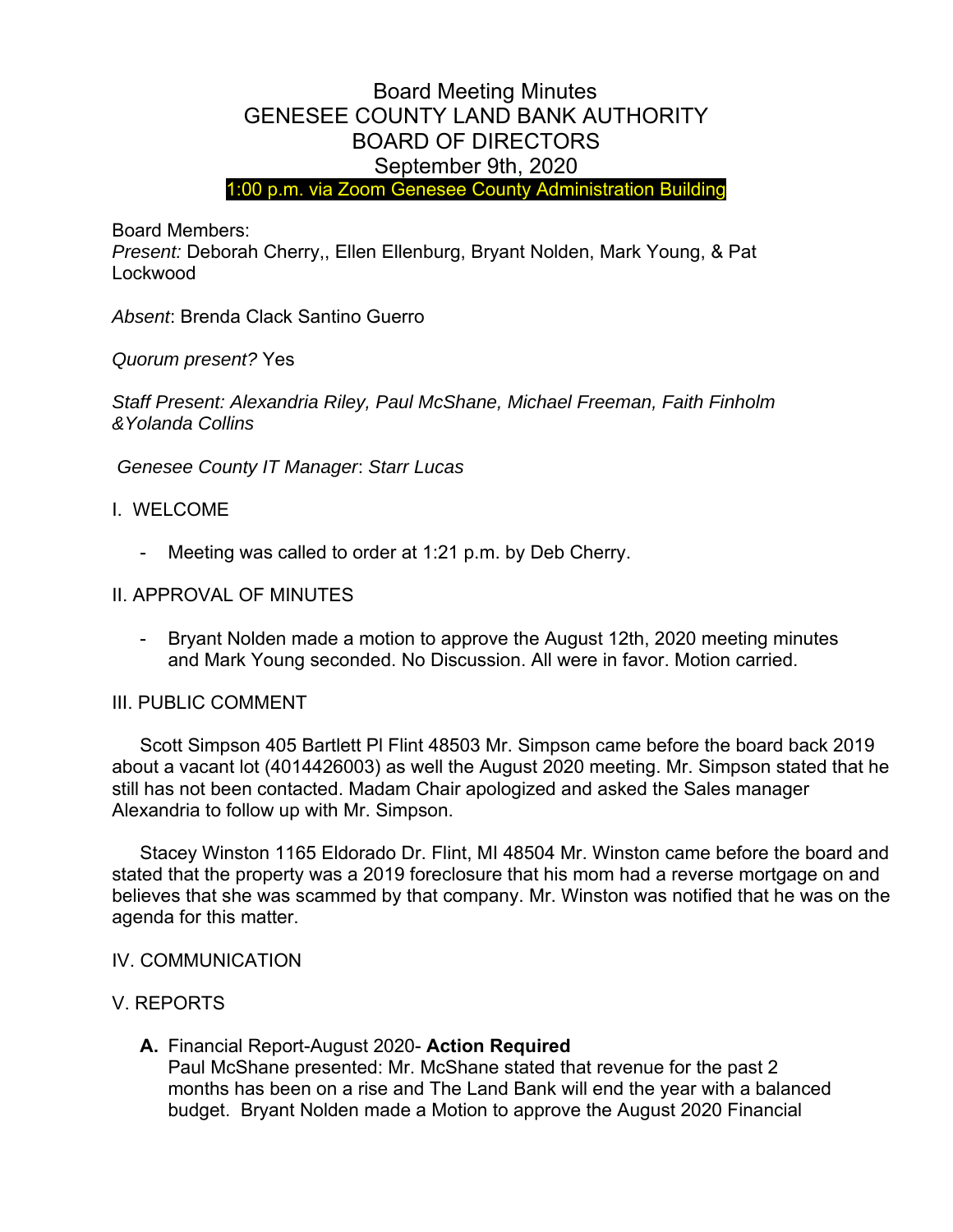Report and Mark Young seconded. Discussion Followed. All were in favor. Motion carrie

### B Sales Report-August 2020-**Action Required**

Alexandria Riley presented: Ms. Riley stated that July sales were around \$274000 with 18 Structures and 27 Vacant Lots. Bryant Nolden made a motion to approve August 2020 Sales Reports and Ellen Ellenburg seconded. All were in favor. Motion Carried Discussion Followed.

### **B.** Demo Contracts

### V. Old Business

### VI. New Business

## **A.** Purchase with Prior Foreclosure -**Action Required**

Alexandria Riley presented: Mr. Vincent Rasco and brother Mr. Edward Rasco has requested to purchase a property at 2515 Bagley St Flint 48504 (40-11-331-016). Mr. Vincent Rasco had a prior foreclosure in 2013 and that requires Board approval. Bryant Nolden made a motion to approve the sale and Ellen Ellenburg seconded. No Discussion. All were in Favor. Motion Carried.

### **B.** Purchase with Prior Foreclosure -**Action Required**

Alexandria Riley presented: Mr. Jeremey Shaw has requested to purchase the property at 2051 Westover Dr Flint 48532 (07-22-501-032).Mr. Shaw has had prior foreclosures in 2004 of vacant lots and that requires Board approval. Bryant Nolden made a motion to approve the sale and Ellen Ellenburg seconded. Discussion followed All were in Favor. Motion Carried.

## **C.** Purchase with Prior Foreclosure -**Action Required**

Alexandria Riley presented: Mr. Ray Charles Taylor requested to purchase a vacant lot (40-01-452-005) Mr. Taylor had a foreclosure in 2013 and this requires Board approval. Bryant Nolden made a motion to approve the Sale and Mark Young seconded. No Discussion. All were in Favor. Motion Carried.

## **D.** Purchase with Prior Foreclosure-**Action Required**

Alexandria Riley presented: Mr. Stacey Winston has requested to purchase 1165 Eldorado Dr. Flint 48504 (40-10-203-008). Mr. Winston was residing in the property at the time but was not the owner. Mr. Winston had a 2015 foreclosure and this requires Board approval. Bryant Nolden made a motion to approve the sale and Ellen Ellenburg seconded. Discussion followed All were in Favor. Motion Carried.

## **E.** Purchase with Prior Foreclosure-**Action Required**

Alexandria Riley presented: Mrs. Mary Lois Callaway has requested to purchase a vacant lot (40-01-284-008) Mrs. Callaway had a 2010 foreclosure and this requires Board approval. Bryant Nolden made a motion to approve the sale and Ellen Ellenburg seconded. Discussion followed All were in Favor. Motion Carried.

### **F.** Multiple Party Purchase-**Action Required**

Alexandria Riley presented: SK Investments LLC has requested to purchase a vacant lot (41-29-102-019). Board approval is needed for an entity to purchase a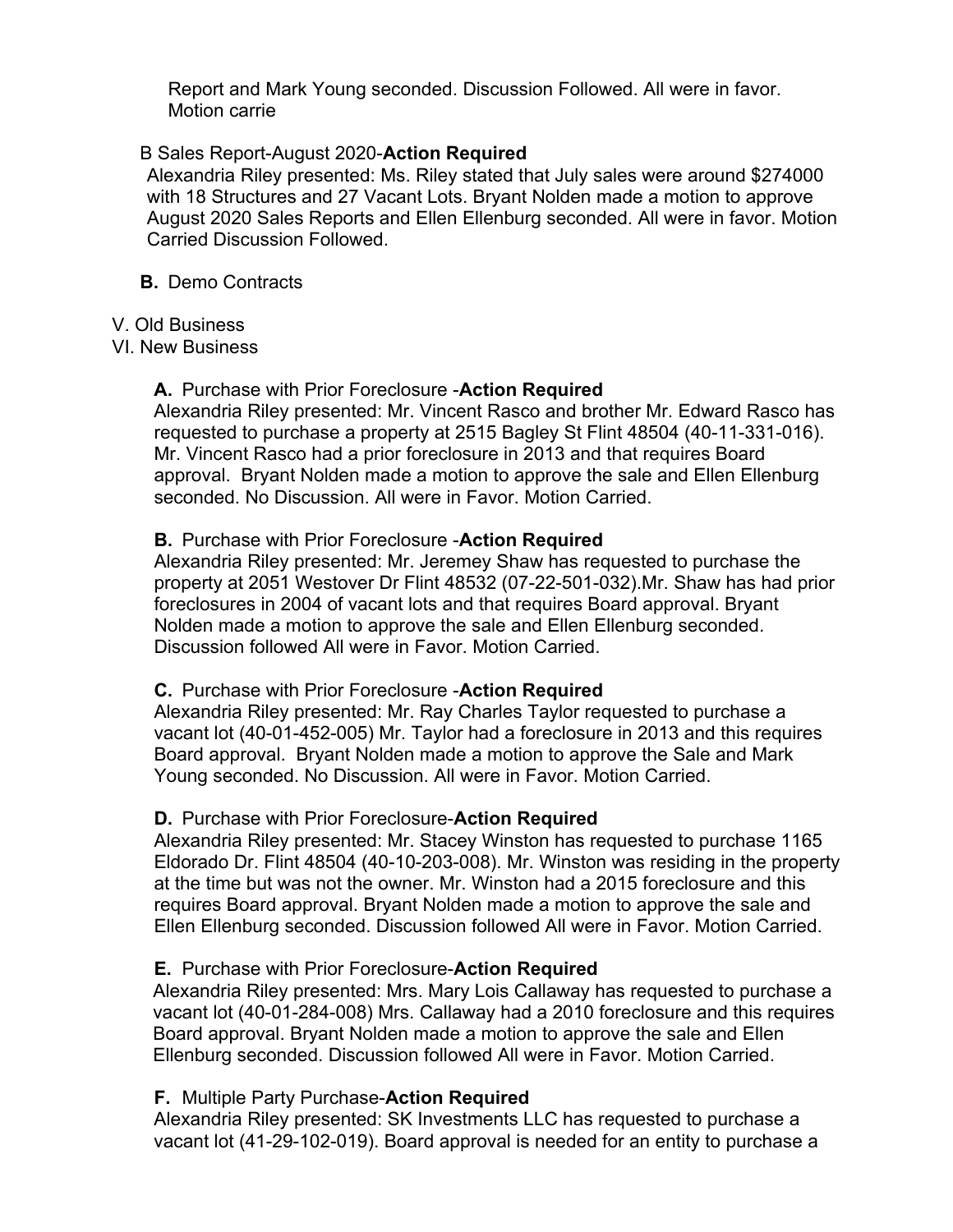property from the Land Bank. Bryant Nolden made a motion to approve the sale and Ellen Ellenburg seconded. No Discussion foll All were in Favor. Motion Carried

# **G.** Prior Owner Purchase-**Action Required**

Alexandria Riley presented: Ms. Lashonda Lindsey has requested to purchase the property at 5101 Horton Ave Flint 48507 (47-31-201-025). Ms. Lindsey had payment arrangements and The State Of Michigan did not send payments on her behalf to avoid the 2019 foreclosure with the County Treasurer. Board approval is needed to complete the sale. Bryant Nolden made a motion to approve the sale and Mark Young seconded. No Discussion. All were in Favor. Motion Carried

- VII Executive Directors Report Michael Freeman presented the Executive Directors Report. Bryant Nolden made a Motion to approve the ED Report and Mark Young seconded it. Discussion Followed. All were in favor Motion approved
- VIII ADJOURN Meeting was adjourned at 1:58pm by Deb Cherry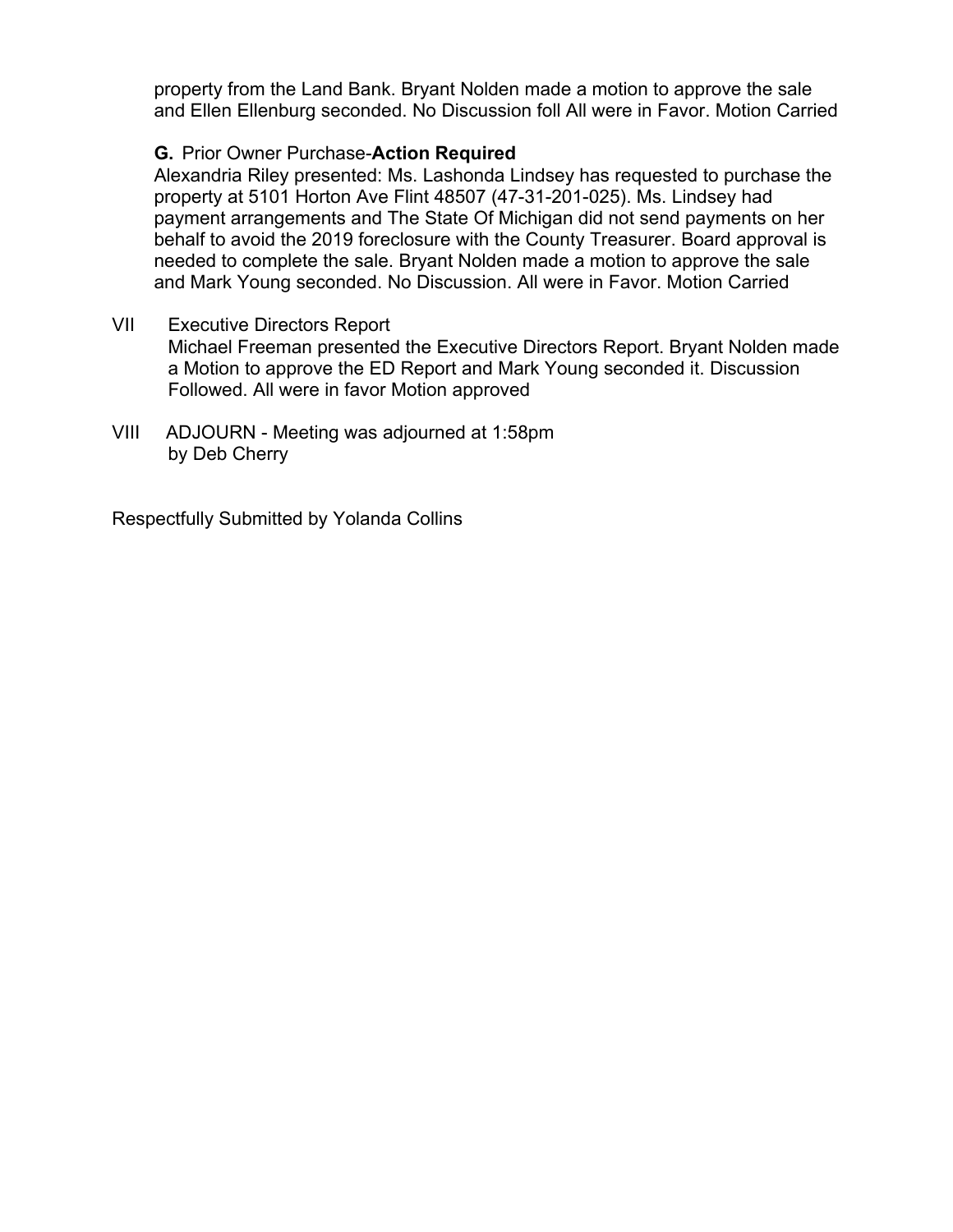# Board Meeting Minutes GENESEE COUNTY LAND BANK AUTHORITY BOARD OF DIRECTORS October 21st, 2020

1:00 p.m. via Zoom Genesee County Administration Building

Board Members:

*Present:* Deborah Cherry, Ellen Ellenburg, Bryant Nolden, Mark Young, & Pat Lockwood

*Absent*: Brenda Clack Santino Guerro

*Quorum present?* Yes

*Staff Present: Alexandria Riley, Paul McShane, Michael Freeman, Duane Bickford Susan Stravato, Mashawna Jackson &Yolanda Collins* 

 *Genesee County IT Manager*: *Starr Lucas*

- I. WELCOME
	- Meeting was called to order at 1:02 p.m. by Deb Cherry.
- II. APPROVAL OF MINUTES
	- Bryant Nolden made a motion to approve the September 9th, 2020 meeting minutes and Pat Lockwood seconded. No Discussion. All were in favor. Motion carried.
- III. PUBLIC COMMENT

None

- IV. COMMUNICATION
- V. REPORTS
	- **A.** Financial Report-September 2020- **Action Required** Paul McShane presented: Mr. McShane stated that the Land Bank just ended the 09/30 Fiscal Year. The cash flow is good and revenue has exceeded expenditures. Bryant Nolden made a Motion to approve the September 2020 Financial Report and Pat Lockwood seconded. No Discussion All were in favor.

Motion carried

B Sales Report-September 2020-**Action Required**

Alexandria Riley presented: Ms. Riley stated that July sales were around \$404000 with 39 Structures and 27 Vacant Lots. Ms. Riley stated that sales team has changed the feature homes process by removing the appointments and requiring a self-assessment form to be filled out and a mask to enter the property. Bryant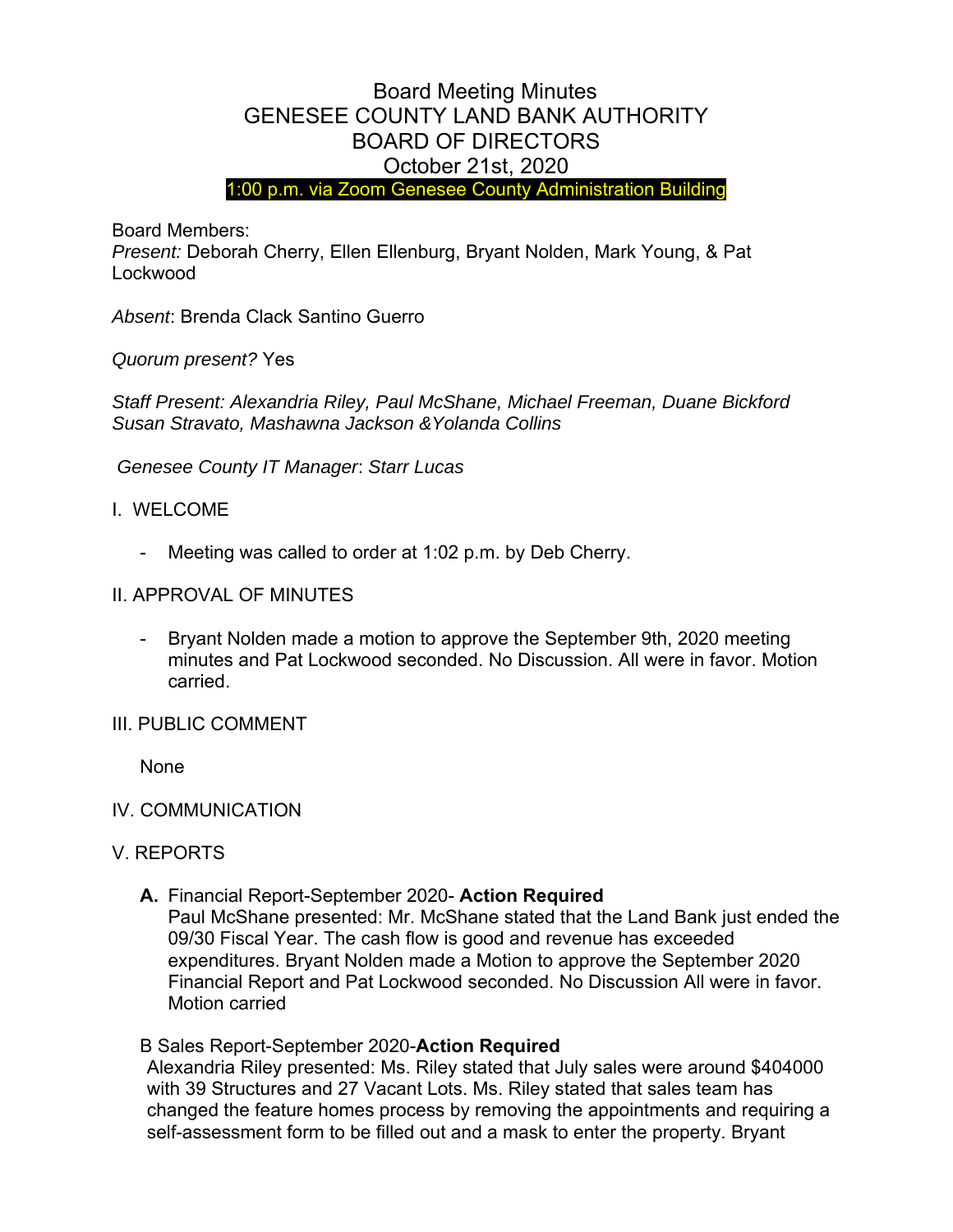Nolden made a motion to approve September 2020 Sales Reports and Ellen Ellenburg seconded. All were in favor. Motion Carried Discussion Followed.

### **B.** Demo Contracts

#### V. Old Business

VI. New Business

### **A.** Purchase with Prior Foreclosure -**Action Required**

Alexandria Riley presented: Mr. William Whitaker has requested to purchase a property at 6246 Titan Dr. Mt. Morris 48458 (14-14-580-027) which is a 2019 foreclosure. Mr. William Whitaker had a prior foreclosure in 2015 and that requires Board approval. Bryant Nolden made a motion to approve the sale and Mark Young seconded. No Discussion. All were in Favor. Motion Carried.

### **B.** Multiple Party Purchase -**Action Required**

Alexandria Riley presented: Mr. Jared Walker & Ms. Jasmine Moore has requested to purchase the property at 1090 Clovis Ave Genesee Twp (11-18-552-003). Mr. Jared Walker & Ms. Jasmine Moore request requires Board approval. Bryant Nolden made a motion to approve the sale and Ellen Ellenburg seconded. Discussion followed All were in Favor. Motion Carried.

### **C.** Investment Policy -**Action Required**

Paul McShane presented: The Finance Department reviewed the current Investment Policy and updated policy to comply with the current version of Michigan Public Act 20. Bryant Nolden made a motion to approve the Sale and Ellen Ellenburg seconded. Discussion Followed. All were in Favor. Motion Carried.

## VII Executive Directors Report

Michael Freeman presented the Executive Directors Report. Bryant Nolden made a Motion to approve the ED Report and Ellen Ellenburg seconded it. Discussion Followed. All were in favor Motion approved

VIII ADJOURN - Meeting was adjourned at 1:30pm by Deb Cherry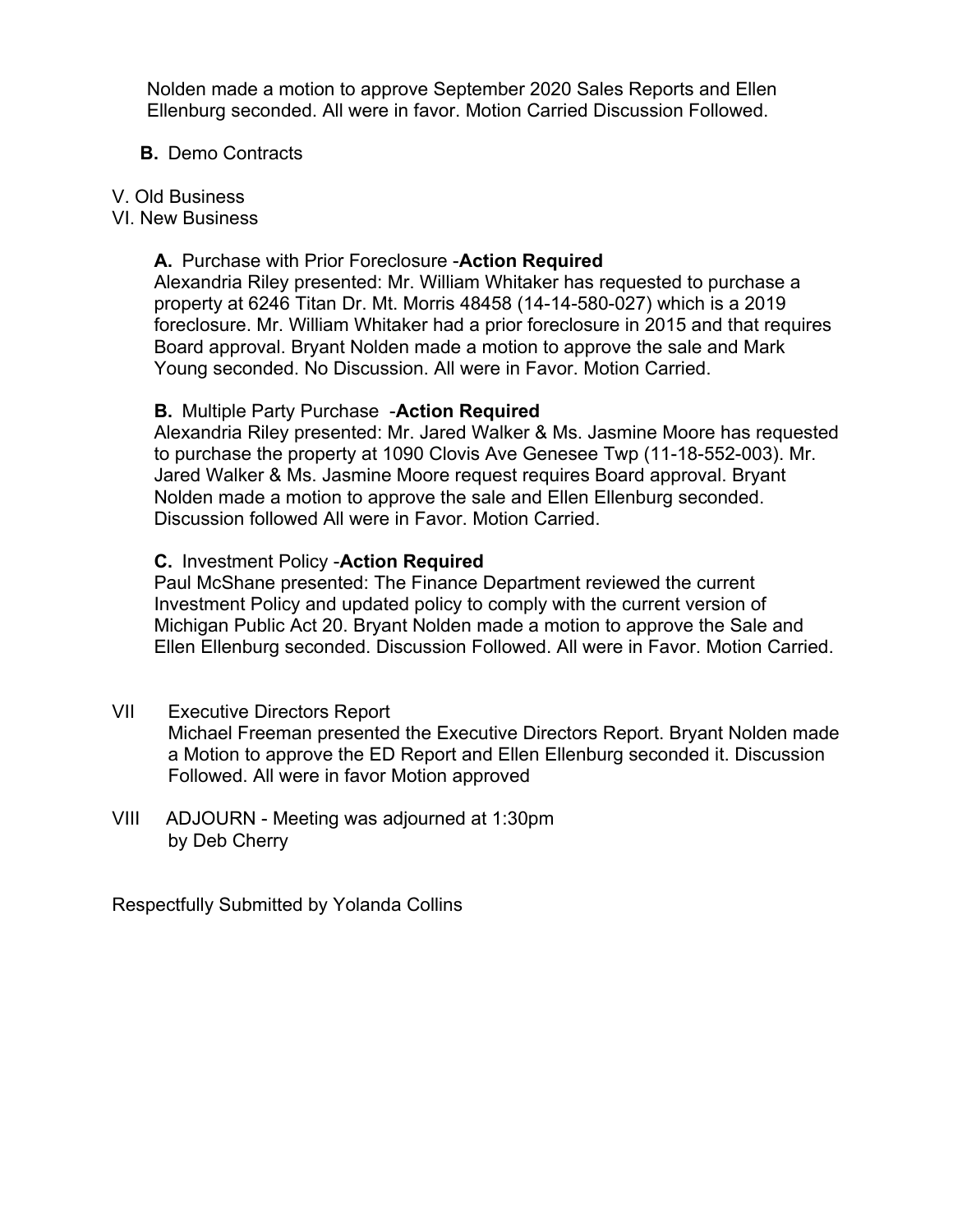# **Genesee County Land Bank Authority Board of Directors Meeting Via Zoom November 18th, 2020 1:00p.m. Minutes**

Board Members:

*Present:* Deborah Cherry (@home Burton, MI), Ellen Ellenburg (@home Burton MI), Bryant Nolden (In car North side of Flint), Mark Young (Genesee County Board of Commissioner Office), & Pat Lockwood (@home Fenton MI)

*Absent*: Brenda Clack Santino Guerro

*Quorum present?* Yes

*Staff Present: Alexandria Riley, Michael Freeman, Christina Kelly, Susan Stravato, Mashawna Jackson* 

 *Genesee County IT Manager*: *Starr Lucas*

- I. Welcome Meeting called to order at 1:12 pm by Deb Cherry
- II. Approval of Minutes

**A.** October 21st, 2020 Meeting Minutes - **Action Required** Bryant Nolden made a motion to approve the October 21, 2020 meeting minutes and Pat Lockwood seconded. No Discussion. All were in favor. Motion carried.

#### III. Public Comment

Juanita Wells would like to request the demolition of the property located at 1006 Lorado Ave. The property is next door to her mother's home  $@1002$ Lorado Ave. Mom has lived there since 1956. The home at 1006 Lorado Ave is a health and safety hazard. Animals are living in the home, her mother is afraid to come out of her house. Also in attendance with Juanita was her sister Ruby Ross who has concerns as well for the property  $(a)$ 1006 Lorado Ave. Deb Cherry requested Juanita leave contact information for follow up. Juanita mentioned the funding that Landbank just received to demolish properties. Christina Kelly mentioned only about 30 properties would be able to be demolished with the funding that was received. Christina to follow up with Juanita after meeting.

Public comment closed @1:31pm.

IV. Reports

**A.** Financial Report: October 2020 - **Action Required** Susan Stravato presented – finalizing year end, couple things left to closeout. There will be some larger ticket items in January 2021 for property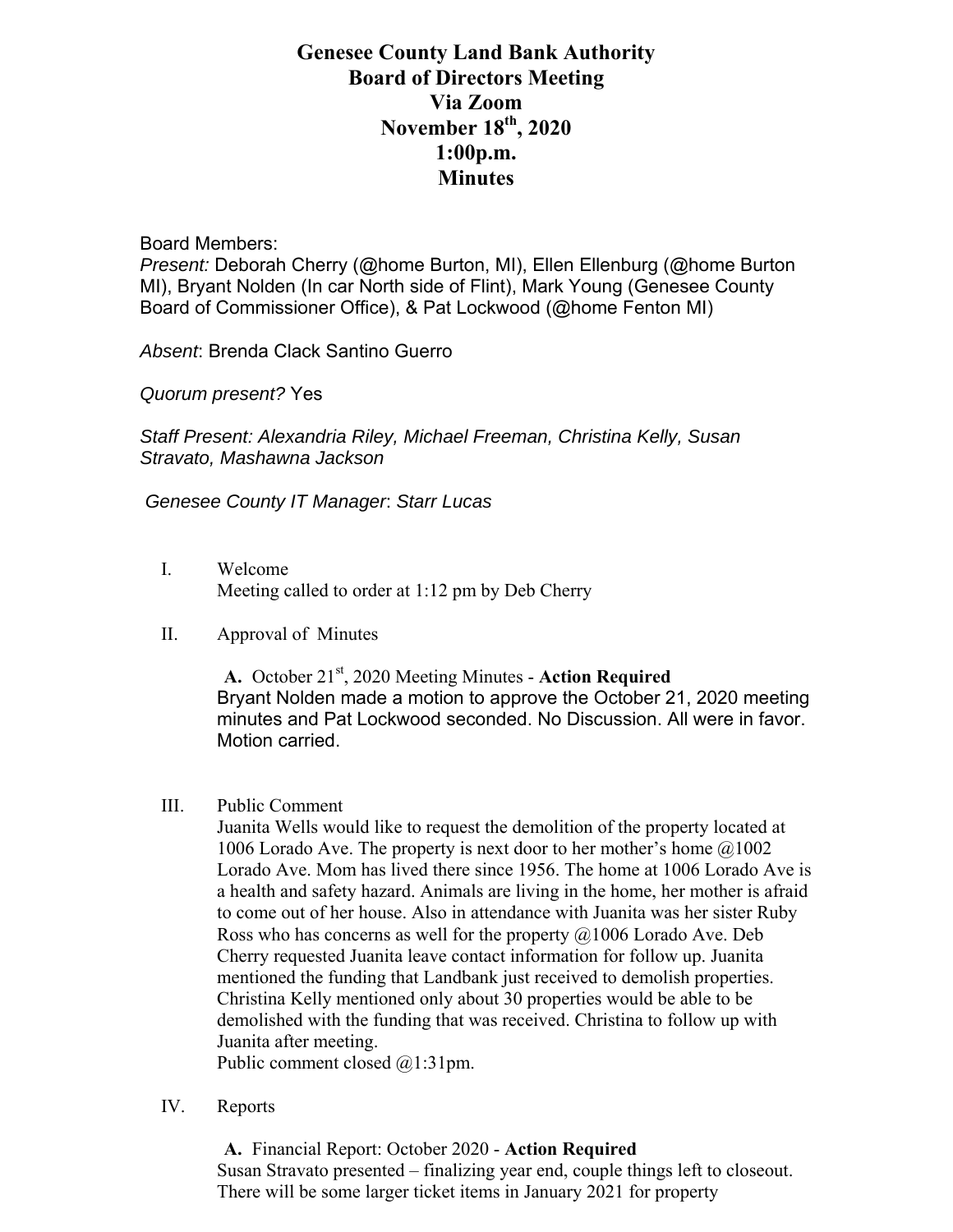maintenance. Pat Lockwood made motion to approve. Bryant Nolden supports. No discussion all were in favor. Motion carried. Roll Call: Deb, Ellen, Bryant, Mark, Pat.

### **B.** Sales Report: October 2020 - **Action Required**

Alexandria Riley Presented . Ms. Riley stated total sales were around \$325,087 for 43 properties. Large sale \$160,000 for property that was rehabbed on Corunna Rd. Sales were about doubled from October 2019. Bryant Nolden made motion to approve. Ellen Ellenburg supports. No discussion all were in favor. Motion carried. Roll Call: Deb, Ellen, Bryant, Mark, Pat

### V. Old Business

Resolution Delegating Authority from Michael Freeman. Alexandria Riley title updated to Director of Sales and Development. Duane Bickford Director of Maintenance given the authority to sign lease agreements. Motion to approve Bryant Nolden. Pat Lockwood support. Motion Carried Roll Call: Deb, Ellen, Bryant, Mark, Pat

### VI. New Business

**A.** Purchase with Prior Foreclosure (40-11-327-006) -**Action Required** Marcie Wilson 2657 Sloan St featured home \$12,000 cash sale. Had two previous foreclosures. Bryant Nolden motion to approve. Ellen Ellenburg supports. Motion carries

Roll Call: Deb, Ellen, Bryant, Mark, Pat

- **B.** Purchase with Prior Foreclosure (40-01-227-015) -**Action Required** Thelma Silk purchase vacant lot at 618 E Spencer St total \$80. Bryant Nolden motion to approve. Ellen Ellenburg supports. Motion carries. Roll Call: Deb, Ellen, Bryant, Mark, Pat
- **C.** Multiple Parcel Purchase (41-17-401-013-003) -**Action Required** Food Bank 2351 & 2355 Lapeer Rd. Purchase and Demolish. \$6200 cash sale which equals the landbank investment on properties. Mark Young motion to approve. Pat Lockwood supports. Motion carried Roll Call: Deb, Ellen, Bryant, Mark, Pat
- **D.** Update Resolution Delegating Authority -**Action Required (see IV. Old Business)**
- **E.** Late Addition: Greater Flint Mental Health Facilities multiple parcel purchase Total sales \$11,000. Ellen Ellenburg motion to approve. Pat Lockwood supports. Deb Cherry excited about project. Roll Call: Deb, Ellen, Bryant, Mark, Pat

## VII. Executive Director Report – **Action Required**

With the spike in Covid numbers, modifying work habits attempt to work from home. Susan is working diligently with Mike and Rich for staff to be able to work from home. File clerk will be in office. Most important thing is making sure staff safe and feel supported. Renee Harvey to contact Juanita Wells. Money leftover within maintenance allowed for some maintenance workers to be held over to assist with boarding and clean out of properties. Christina working on Mott Foundation Grant, working with community to identify best candidates for the demolition.

Discussion: Pat Lockwood happy that employees are being protected. What are intentions after three week lockdown. Not really sure but Landbank will be prepared to work remotely per Michael.

Bryant Nolden left meeting @1:58pm. Motion to approve Ellen Ellenburg, Pat Lockwood Supports. Motion Carries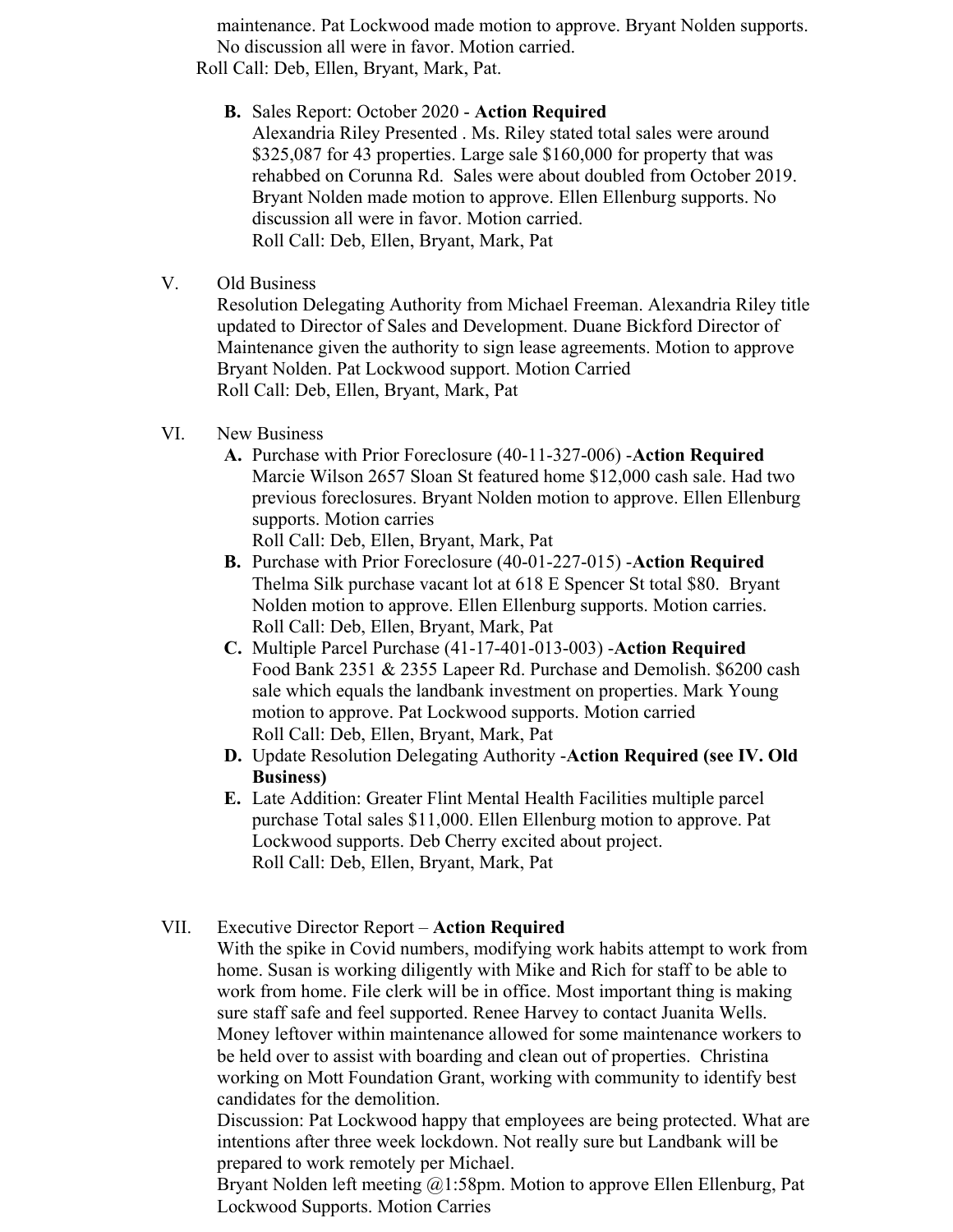VIII. Adjourn- Meeting adjourned @2:02 pm by Deb Cherry

Submitted By: Mashawna Jackson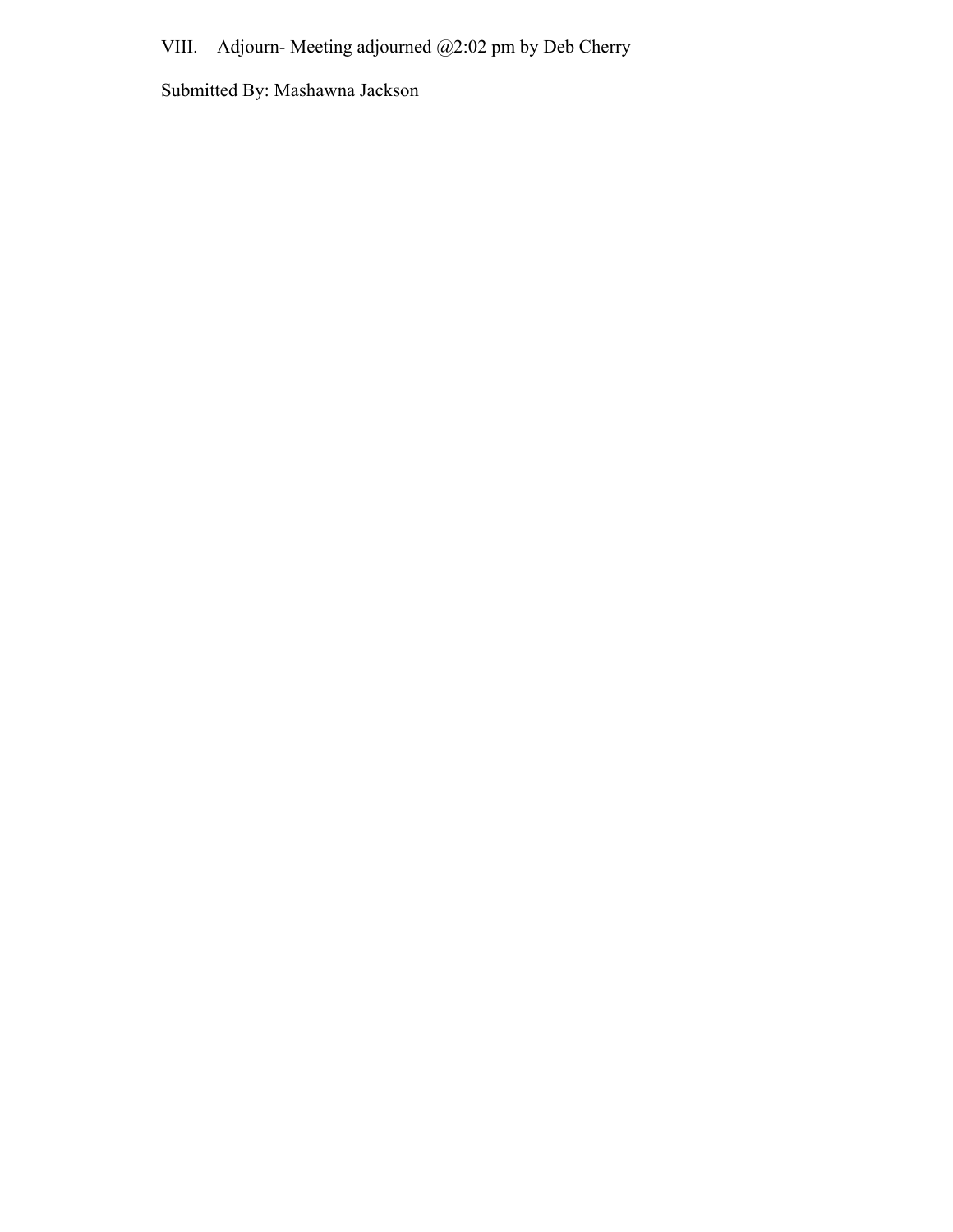# Board Meeting Minutes GENESEE COUNTY LAND BANK AUTHORITY BOARD OF DIRECTORS December 9th, 2020

1:00 p.m. via Zoom Genesee County Administration Building

Board Members:

*Present:* Deborah Cherry(Resident Burton, MI),, Ellen Ellenburg (Genesee County Building Flint, MI), Bryant Nolden (Berston Fieldhouse Flint, MI), Mark Young (Genesee County Building Flint, MI), & Pat Lockwood (Resident Fenton, MI)

*Absent*: Brenda Clack Santino Guerro

*Quorum present?* Yes

*Staff Present: Alexandria Riley, Susan Stravato, Michael Freeman, Faith Finholm &Yolanda Collins*

*Genesee County IT Manager*: *Starr Lucas*

- I. WELCOME
	- Meeting was called to order at 1:03 p.m. by Deb Cherry.
- II. APPROVAL OF MINUTES
	- Bryant Nolden made a motion to approve the November  $18<sup>th</sup>$ , 2020 meeting minutes and Pat Lockwood seconded. No Discussion. All were in favor. Motion carried.
- III. PUBLIC COMMENT
- IV. COMMUNICATION
- V. REPORTS

.

**A.** Financial Report-November 2020- **Action Required** Susan Stravato presented: Mrs. Stravato stated that the Land Bank finances are is stable and The Land Bank has received a few Grants throughout. Bryant Nolden made a Motion to approve the November 2020 Financial Report and Pat Lockwood seconded. Discussion Followed. All were in favor. Motion carried

### B Sales Report-November 2020-**Action Required**

Alexandria Riley presented: Ms. Riley stated that November sales were around \$151600.00 with 20 Structures and 5 Vacant Lots. Bryant Nolden made a motion to approve November 2020 Sales Reports and Mark Young seconded. All were in favor. Motion Carried Discussion Followed.

**B.** Demo Contracts